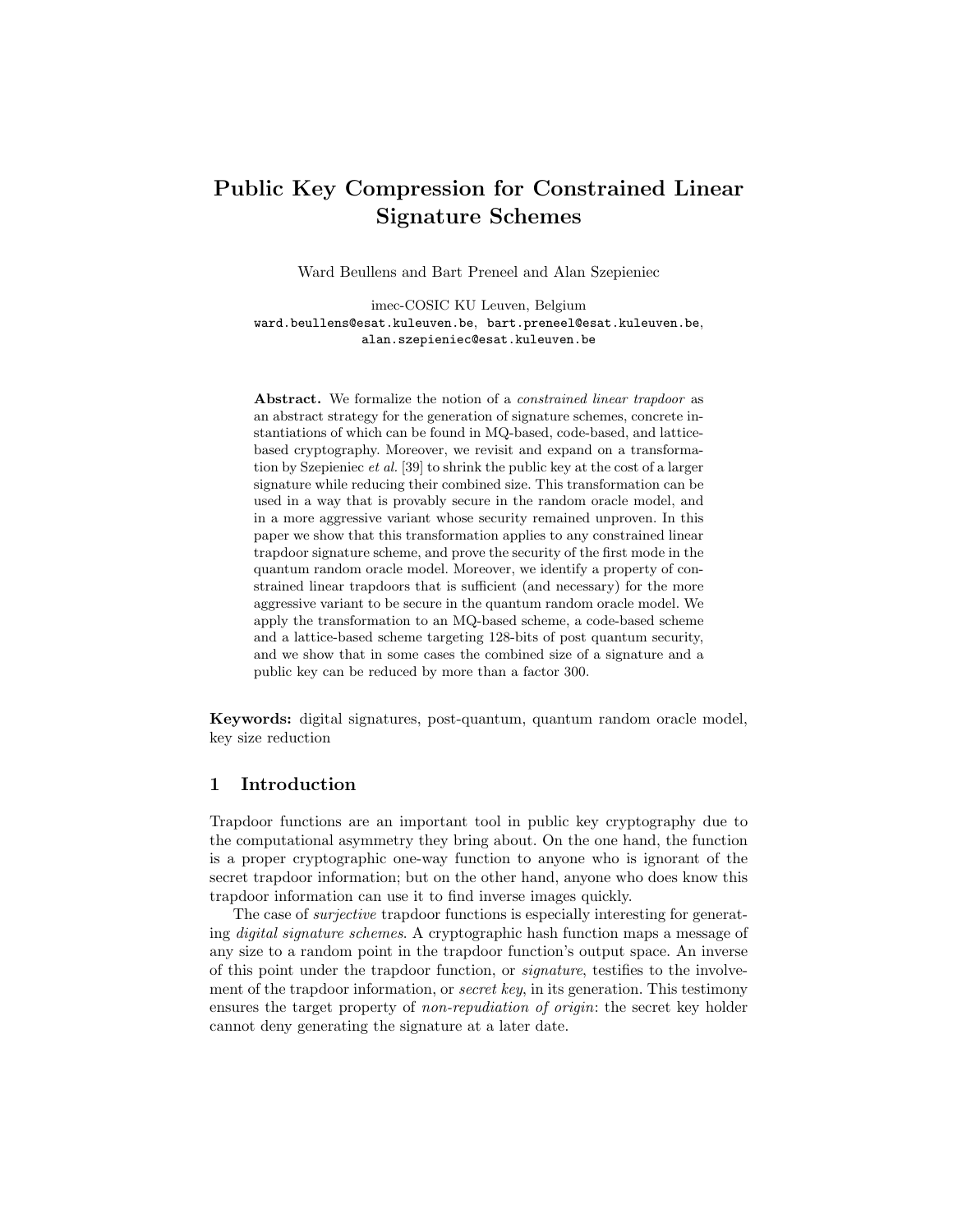Since their inception in the seminal paper by Diffie and Hellman [[10\]](#page-18-0), various digital signature schemes have been deployed whose security is based on the hardness of integer factorization [[35\]](#page-20-0) and the discrete logarithm problem [\[36](#page-20-1)[,30](#page-20-2)]. However, the advent of quantum computers threatens the security of these signature schemes because both hard problems are solved efficiently by Shor's quantum algorithm [\[37](#page-20-3)]. This ultimatum drives the need to design, develop and deploy so-called *post-quantum* cryptosystems, *i.e.*, cryptography that can be run on classical hardware but promises to resist attacks by quantum computers.

Even though the RSA trapdoor is broken by quantum computers, the hashand-sign construction that RSA signatures are based on seems to survive the transition to post-quantum cryptography. To achieve post-quantum secure signature schemes it suffices to exchange the underlying trapdoor for one that has the desired security against quantum adversaries. There is no shortage of trapdoor-based signature schemes based on the MQ problem [[21,](#page-19-0)[11](#page-18-1)[,34](#page-20-4)], coding theory  $[8,9]$  $[8,9]$  $[8,9]$ , or lattices  $[15,3,27]$  $[15,3,27]$  $[15,3,27]$  $[15,3,27]$  $[15,3,27]$ .

Unfortunately, the public keys in these schemes are prohibitively large, measurable in hundreds of kilobytes if not megabytes. In contrast, post-quantum signature schemes derived from zero-knowledge proofs require only a one-way function whose selection can be random or might as well be determined by a short seed and an implicit pseudorandom generator. Signature schemes based on zero-knowledge proofs tend to exchange tiny public keys for prohibitively large signatures [[38,](#page-21-1)[7,](#page-18-4)[23](#page-19-2)[,18](#page-19-3)], and moreover require complicated and expansive non-interactivity transforms to retain security against quantum attackers [[40](#page-21-2)]. Although provable security in the case of hash-based signature schemes is much more straightforward, this family of constructions follows the same pattern: tiny public keys but huge signatures [\[5](#page-18-5)[,4](#page-18-6)].

Szepieniec, Beullens and Preneel offer an alternative to the dilemma between large public keys or large signatures [[39\]](#page-21-0), motivated by the desire to minimize the combined size of public key and signature. This minimization is particularly important in the context of public key infrastructure (PKI) where a chain of signatures and public keys is transmitted in order to authenticate a message with respect to a pre-shared root public key. The construction of Szepieniec *et al.* applies specifically to MQ trapdoors and relies on the observation that verifying a couple of random linear combinations of the public key's polynomial equations can be as good as verifying all of them. The coefficients of this linear combination are determined as a function of the produced signature, and the combination itself is transmitted along with this signature in addition to information authenticating its link to the public key. This transformation reduces the size of public key plus that of the signature by roughly a factor three whilst provably retaining security in the random oracle model; and by a much larger factor at the expense of a heuristic security argument.

This article expands on the paper of Szepieniec *et al.* in several ways. We observe that this transformation also applies to other post-quantum trapdoor signature schemes, most notably code-based and lattice-based trapdoors. From a general perspective, these three hard problems are variations on a common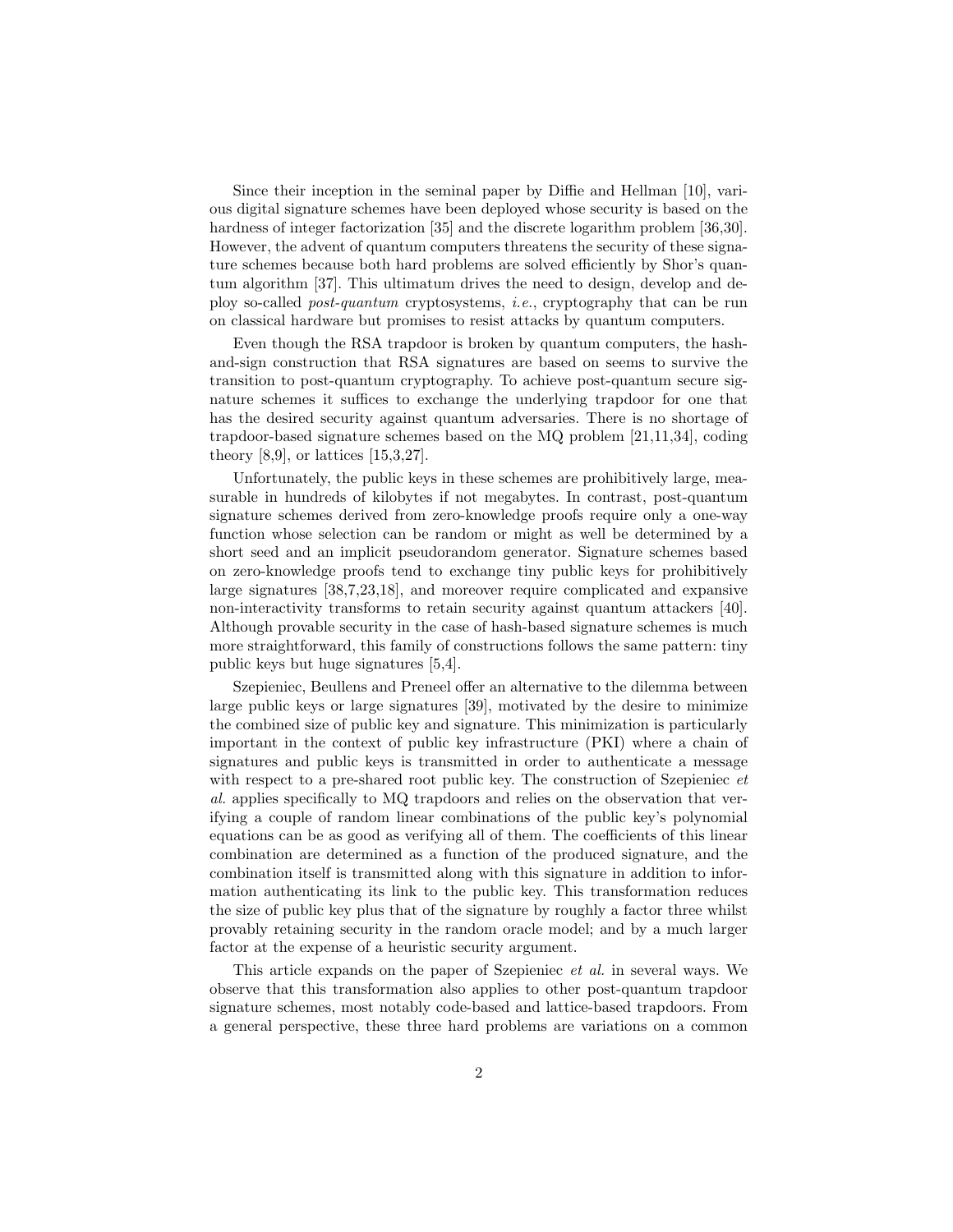theme, which we call *constrained linear signature schemes*. This commonality allows a generic presentation of the transformation. The security proofs of Szepieniec *et al.* only work in the classical random oracle model. However, security proofs that purport to defend against quantum adversaries should additionally hold in the *quantum random oracle model*, which our proof does. Moreover, we identify a necessary and sufficient security property, called  $(\sigma, r)$ -hash-and-signsecurity  $((\sigma, r)$ -HSS), that a constrained linear signature scheme must have in order for the more aggressive parameter choices of Szepieniec *et al.* to be provably secure. This leads to an improved understanding of the security of instantiations of this construction, which includes the DualModeMS submission of Faug`ere *et al.* [[12\]](#page-18-7) to the NIST PQC standardization project [[29\]](#page-20-6). To showcase the key size improvements that can be achieved with the transformation, we apply the transformation to a lattice-based, code-based and multivariate constrained linear signature scheme with parameters targeting 128 bits of security against quantum computers.

# **2 Preliminaries**

*Random oracle model.* We use a hash function in our construction. For the purpose of proving security we model it by a *random oracle*, which is a random function  $H: \{0,1\}^* \to \{0,1\}^{\kappa}$  with a fixed output length, typically equal to the security parameter. If necessary, the random oracle's output space can be lifted to any finite set *X*. We use subscripts to differentiate the random oracles associated with different output spaces. A security proof relying on the modelling of hash function as random oracles is said to hold in the *random oracle model*. When quantum adversaries are considered, the security proofs should allow for superposition queries to the random oracle [[6\]](#page-18-8); a security proof with this property is said to hold in the *quantum random oracle model*.

*Trapdoor functions.* A trapdoor function is a function that can be efficiently computed in one direction, but for which it is hard to compute preimages *unless* by someone who knows a secret piece of information called the *trapdoor*. We associate three algorithms to a trapdoor function family:

- **–** GenTrapdoor takes a security parameter as input and outputs a trapdoor function *f* and a trapdoor *t*.
- **–** Evaluate takes a description of the trapdoor function *f* and an argument *x* as input, and returns the evaluation of *f* at *x*. In the rest of the paper, we simply write this as  $f(x)$ .
- **–** Invert takes the function *f*, the trapdoor *t* and an image *y* as input, and outputs a value *x* such that  $f(x) = y$ .

*Signature scheme.* A public key signature scheme is defined as a triple of polynomial-time algorithms (KeyGen*,* Sign*,* Verify). The probabilistic key generation algorithm takes the security level  $\kappa$  (in unary notation) and produces a secret and public key:  $\mathsf{KeyGen}(1^{\kappa}) = (sk, pk)$ ; the signature generation algorithm produces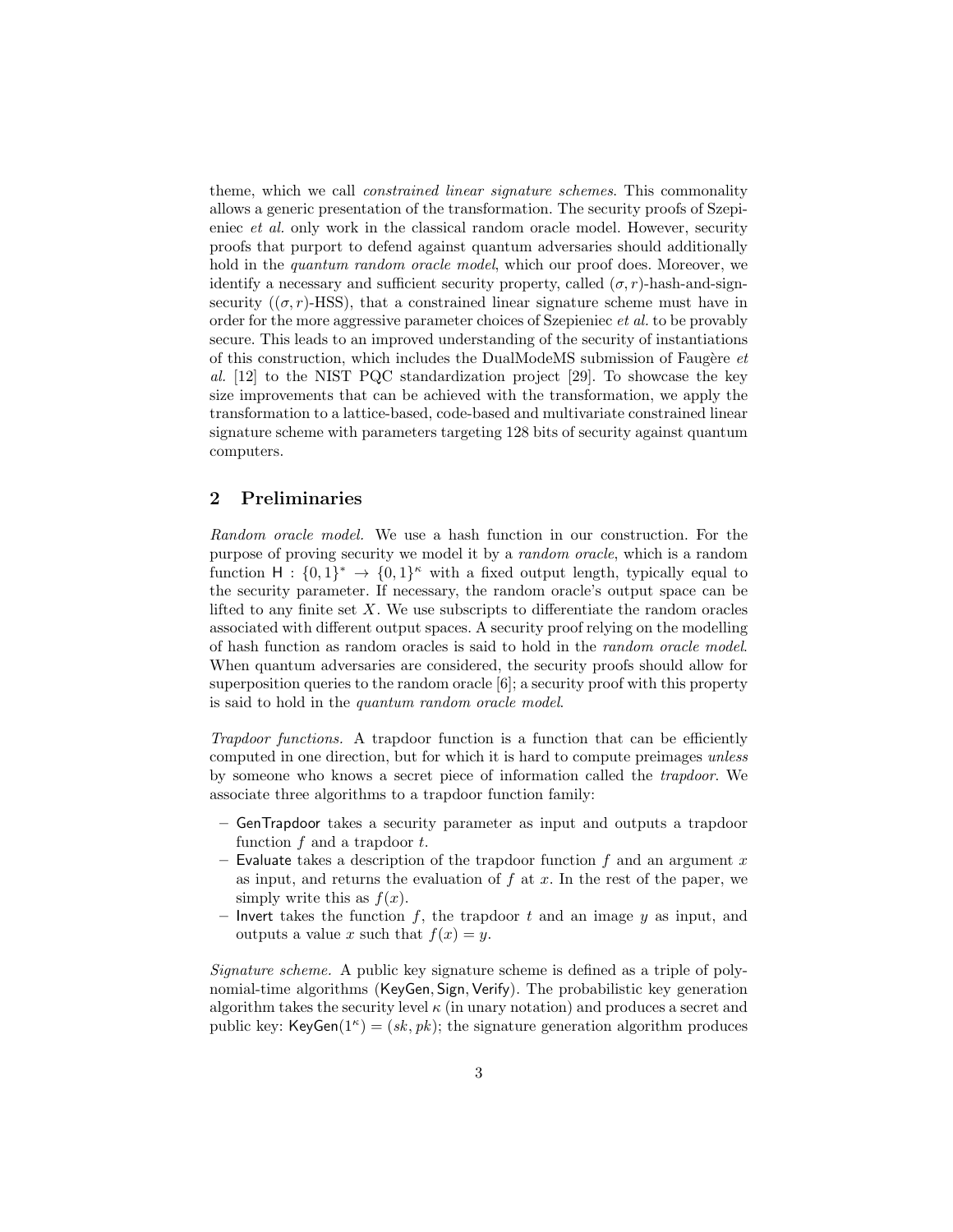a signature:  $s = \text{Sign}(\text{sk}, m) \in \{0, 1\}^*$ . The verification algorithm takes the public key, the message and the signature and decides if the signature is valid: Verify $(pk, m, s) \in \{0, 1\}$ ; we refer to these outputs as "reject" and "accept". respectively. The signature scheme is *correct* if signing a message with the secret key produces a valid signature under the matching public key:

 $(\mathsf{KeyGen}(1^{\kappa}) \Rightarrow (sk, pk)) \implies \forall m \in \{0, 1\}^*$ . Verify  $(pk, m, \mathsf{Sign}(sk, m)) = 1$ .

Here and elsewhere we use  $\Rightarrow$  to denote the event of the probabilistic algorithm on the left hand producing the output on the right hand, and  $\implies$  to denote logical implication.

Security is defined with respect to the Existential Unforgeability under Chosen Message Attack (EUF-CMA) game of Goldwasser *et al.* [[17\]](#page-19-4). The adversary A is allowed to make a polynomial number of queries  $m_i, i \in \{1, ..., q\}, q \leq \kappa^c$ for some *c*, which the challenger signs using the secret key and sends back:  $s_i \leftarrow$  Sign(sk,  $m_i$ ). At the end of the game, the adversary must produce a pair of values  $(m', s')$  where  $m'$  was not queried before:  $m' \notin \{m_i\}_{i=1}^q$ . The adversary wins if  $Verify(pk, m', s') = 1$ . In the game below, the Iverson brackets [*·*] return 0 if the expression is False or 1 if it is True.

$$
\begin{array}{ll}\n\textbf{Game EUF-CMA} \\
1: sk, pk \leftarrow \text{KeyGen}(1^{\kappa}) \\
2: \mathcal{M} \leftarrow \varnothing \\
3: \textbf{define } \mathsf{S}(m) \textbf{ as} \\
4: \quad M \leftarrow \mathcal{M} \cup \{m\} \\
5: \quad \textbf{return } \mathsf{Sign}(sk, m) \\
6: \textbf{end definition} \\
7: (m, s) \leftarrow \mathsf{A}^{\mathsf{S}}(pk) \\
8: \textbf{return } [\textbf{Verify}(pk, m, s) = \textbf{True} \land m \not\in \mathcal{M}]\n\end{array}
$$

We define the insecurity function  $InSec<sub>scheme</sub><sup>EUF-CMA</sup>(Q<sub>S</sub>; t)$  as the maximum winning probability across all quantum adversaries that run in time *t* and that make at most *Q*<sup>S</sup> signature queries.

*Hash-and-sign signature schemes.* Given a trapdoor function family and a hash function H that hashes arbitrary messages to elements in the range of the trapdoor functions we can use the hash-and-sign construction to build a (not necessarily secure) signature scheme. The key generation algorithm simply calls the GenTrapdoor function to get  $(f, t)$ . The public key is then the description of  $f$ , and the trapdoor *t* is the private key. To sign a message *m*, the signer uses his trapdoor  $t$  to produce a preimage  $s$  for  $H(m)$ . This preimage is the signature for *m*. Lastly, to verify the validity of a signature the verifier computes  $H(m)$ , uses the public key to evaluate *f* at *s* and checks if  $f(s) = H(m)$ .

*Merkle tree.* A Merkle tree [\[26](#page-20-7)] is a balanced binary tree whose root authenticates a list of data items which are contained in the leaves. Every non-leaf node,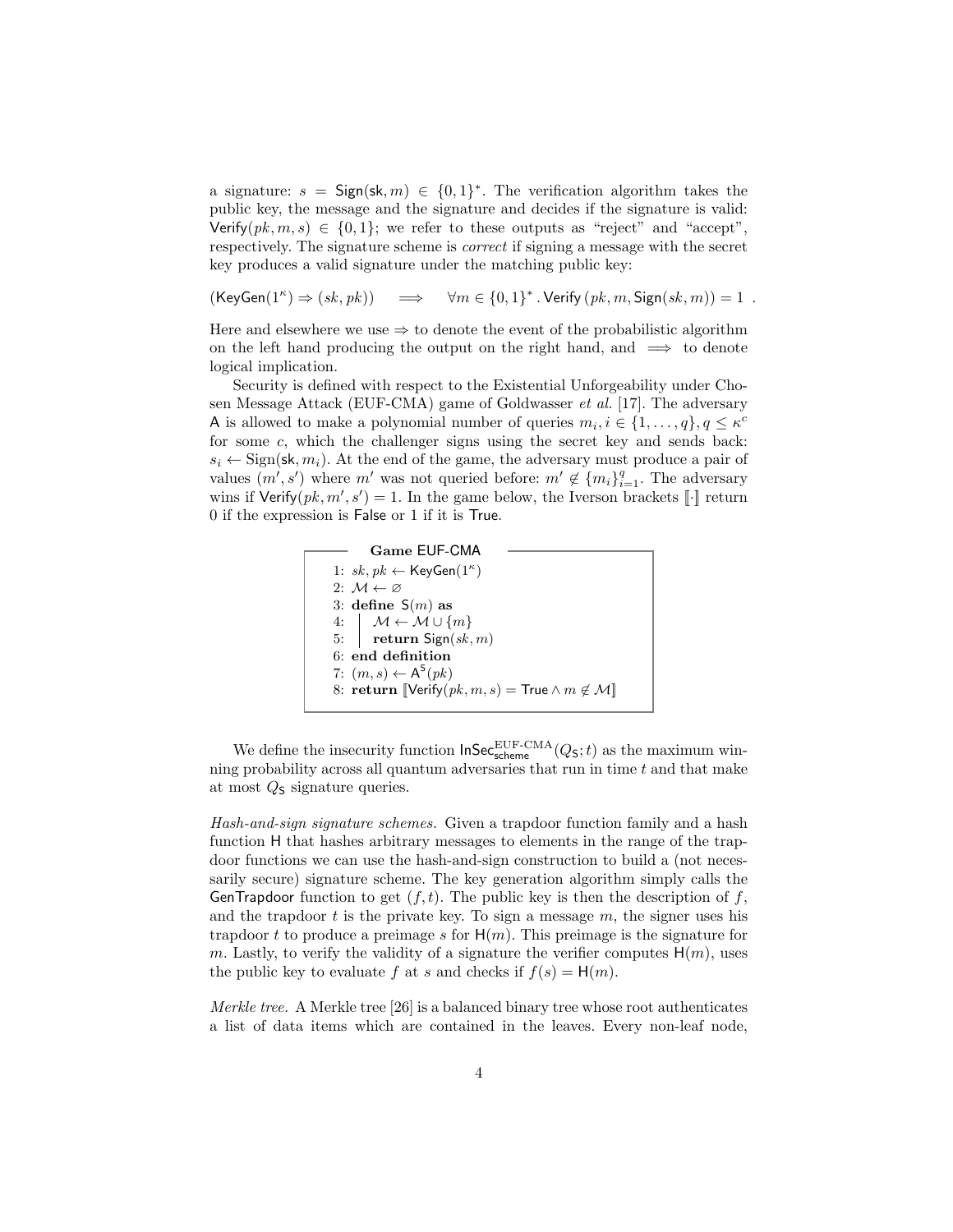including the root, has a value equal to the hash of the concatenation of its two children. A leaf can be proven to be a member of the tree by tracing a path from the leaf to the root and listing all siblings of nodes on that path: every step can be verified by computing one hash. We associate three algorithms with a Merkle tree:

- **–** CalculateMerkleRoot takes a list of leaf items, computes the entire Merkle tree, and returns its root.
- **–** OpenMerklePath takes a list of leaf nodes and an index, and outputs its authentication path: the list of all siblings of nodes on the path from the indicated leaf node to the root.
- **–** VerifyMerklePath takes an index, a leaf node, a Merkle path, and a root, and decides whether the leaf node is a member of the tree with the given root.

# <span id="page-4-1"></span>**3 Trapdoor-Based Signature Schemes**

### **3.1 MQ Trapdoors**

Multivariate quadratic (MQ) trapdoor functions date back to the C*<sup>∗</sup>* scheme of Matsumoto and Imai [[25\]](#page-19-5), which has since given rise to a number of viable candidates including  $HFE_v^-$  [\[32](#page-20-8)], UOV [[21\]](#page-19-0) and Rainbow [[11\]](#page-18-1). The idea is to compose a special quadratic map  $\mathcal{F}: \mathbb{F}_q^n \to \mathbb{F}_q^m$  with two linear transforms, *T* ∈  $GL_m(\mathbb{F}_q)$  and  $S \in GL_n(\mathbb{F}_q)$  to obtain the public key  $P = T \circ \mathcal{F} \circ S$ . A vector  $\mathbf{s} \in \mathbb{F}_q^n$  that represents an assignment to the variables, is a valid signature for the document  $d \in \{0,1\}^*$  whenever

$$
\mathcal{P}(\mathbf{s}) = \mathsf{H}(d) \tag{1}
$$

In order to find **s**, the signer computes  $z = H(d)$ ,  $y = T^{-1}z$ , uses the special structure of *F* to sample an inverse **x** such that  $\mathcal{F}(\mathbf{x}) = \mathbf{y}$ , and then computes **.** 

We focus on the Rainbow submission to the NIST PQC project [[29](#page-20-6)], where the parameter set  $(q = 256, v = 68, o_1 = 36, o_2 = 36)$  is proposed. In this case,  $n = v + o_1 + o_2 = 140$  and  $m = o_1 + o_2 = 72$ . While the proposal does not employ Petzoldt's compression trick [\[33](#page-20-9)] we note that it is possible in principle, in which case  $v(v+1)/2 + v_0$  columns of the public Macaulay matrix are set as the output of a PRG expanding a seed of  $32 \text{ bytes}$ <sup>[1](#page-4-0)</sup>. Allocating five bits per field element, we obtain signatures of 140 bytes and public keys of 356.9 kB. Without Petzoldt's compression trick the public key is 694.0 kB.

### **3.2 Code-Based Trapdoors**

The first code-based signature scheme was proposed by Courtois, Finiasz and Sendrier (CFS) [\[8](#page-18-2)]; it relies on the difficulty of finding a low Hamming weight

<span id="page-4-0"></span><sup>&</sup>lt;sup>1</sup> In fact, Petzoldt manages to fix more elements of the public key's Macaulay matrix, but as these elements are not arranged into columns they are incompatible with our compression technique.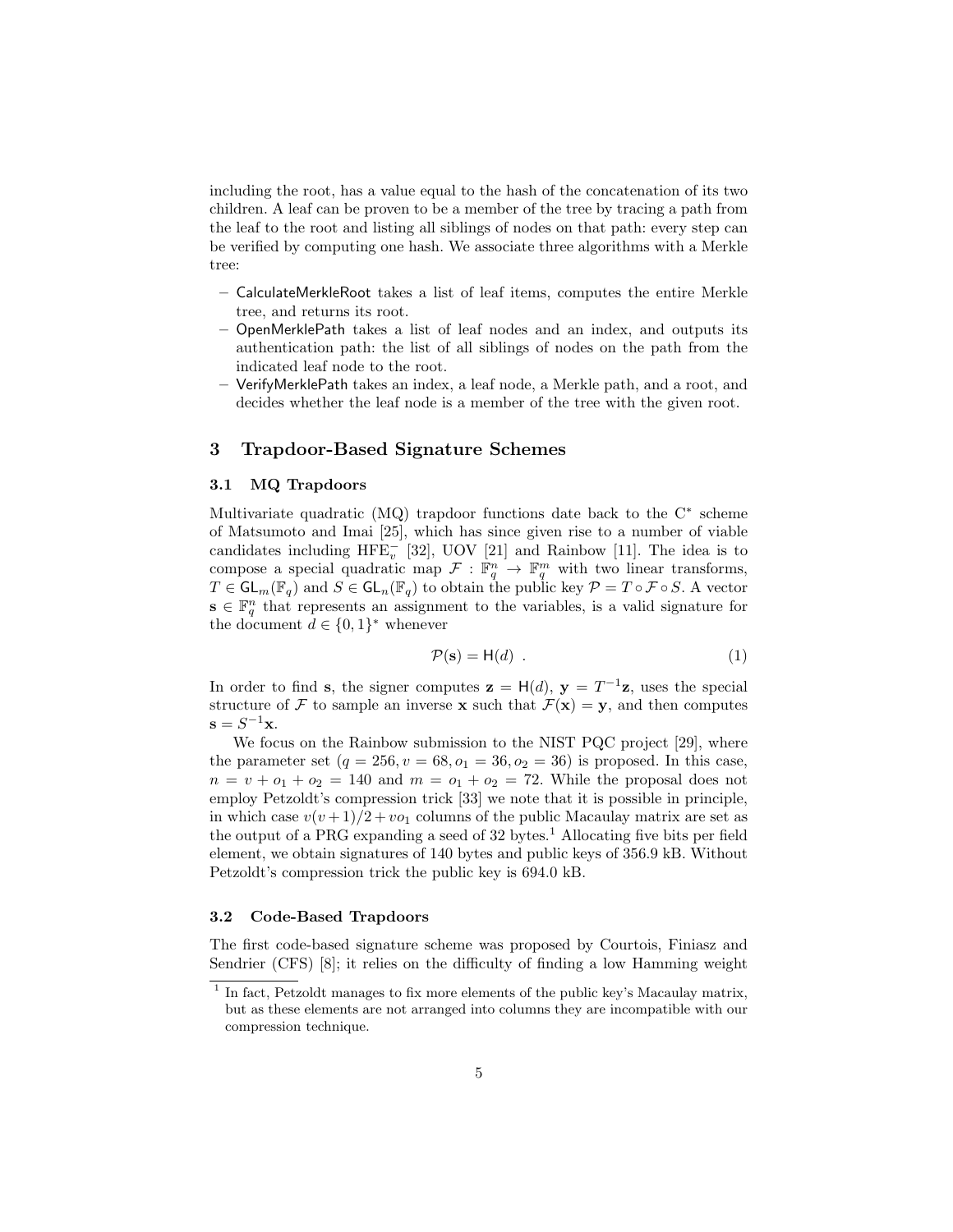word associated with a given syndrome. The public key in such a signature scheme is a parity check matrix  $H \in \mathbb{F}_2^{(n-k)\times n}$ . A signature  $(\mathbf{s}, i) \in \mathbb{F}_2^{1\times n} \times \mathbb{Z}$  on a document  $d \in \{0,1\}^*$  consists of an error vector and an index; it is valid when the error vector has Hamming weight at most *t* and syndrome equal to the hash of the document concatenated with the index *i*. The index *i* can be thought of as selecting a different hash function. Formulaically:

$$
H\mathbf{s}^{\mathsf{T}} = \mathsf{H}(d||i) \quad \text{and} \quad \mathsf{HW}(\mathbf{s}) \le t \tag{2}
$$

By our calculations, a 128-bit post-quantum security level is achieved with the parameter set  $m = 26$ ,  $t = 15$  and thus  $n = 2^m = 2^{26}$  and  $n - k = t$  $m = 390$ . At this point the public key is 3.05 GB but the signatures are 390 bits. We refer to Appendix [A](#page-21-3) for a derivation of these parameters. We choose not to consider the question whether the cryptosystem is practically usable with these parameters and instead focus on the obtained compression factor. The CFS scheme is used as a generic stand-in for code-based signature schemes using the hash-and-sign paradigm and relying on the hardness of syndrome decoding.

#### **3.3 Lattice-Based Trapdoors**

A first trapdoor-based signature schemes from lattices was proposed by Goldreich, Goldwasser and Halevi (GGH) at Crypto 97 [[16\]](#page-19-6). The signatures of this scheme leak information about the private key, and the scheme was broken by Nguyen and Regev [[31\]](#page-20-10). Gentry, Peikert and Vaikuntanathan [[15\]](#page-19-1) showed how to sample signatures that do not leak information and constructed a provably secure signature scheme. Later improvements by Alwen and Peikert [[3\]](#page-17-0) and by Micciancio and Peikert [[27\]](#page-20-5) make the scheme more efficient. The main idea is the same in all schemes: the public key is a matrix  $A \in \mathbb{F}_q^{n \times m}$  with large coefficients but such that there exists another matrix  $S \in \mathbb{Z}^{m \times m}$  with small coefficients with  $AS = 0$  mod q. In order to generate a signature for a document  $d \in \{0,1\}^*$ , the signer uses the secret key *S* to obtain a small-coefficient vector  $\mathbf{z} \in \mathbb{Z}^m$ . It is a valid signature whenever

$$
A\mathbf{z} = \mathbf{H}(d) \bmod q \quad \text{and} \quad \|\mathbf{z}\|_2 \le \beta \tag{3}
$$

for some length bound  $\beta \in \mathbb{R}_{>0}$ .

Using the methodology of [\[28](#page-20-11)], and the estimator for the concrete hardness of the SIS problem of Albrecht et al. [\[1](#page-17-1)], we choose parameters for the scheme of [[27\]](#page-20-5) that achieves 128 bits of security. This results in the parameters  $n =$ 321,  $q = 2^{26} - 5, m = 16692$  and  $\beta = 112296$ , a public key of  $n \times m \times 26$  bits  $= 16.6$  MB, and signatures of  $\lceil \log_2(\beta) \rceil \times m$  bits  $= 34.6$  KB. We chose  $q$  to be prime as this is required for our security proof to work. The first half of the matrix *A* can be chosen randomly, so we can fix this part with a PRG to cut the size of the public key in half.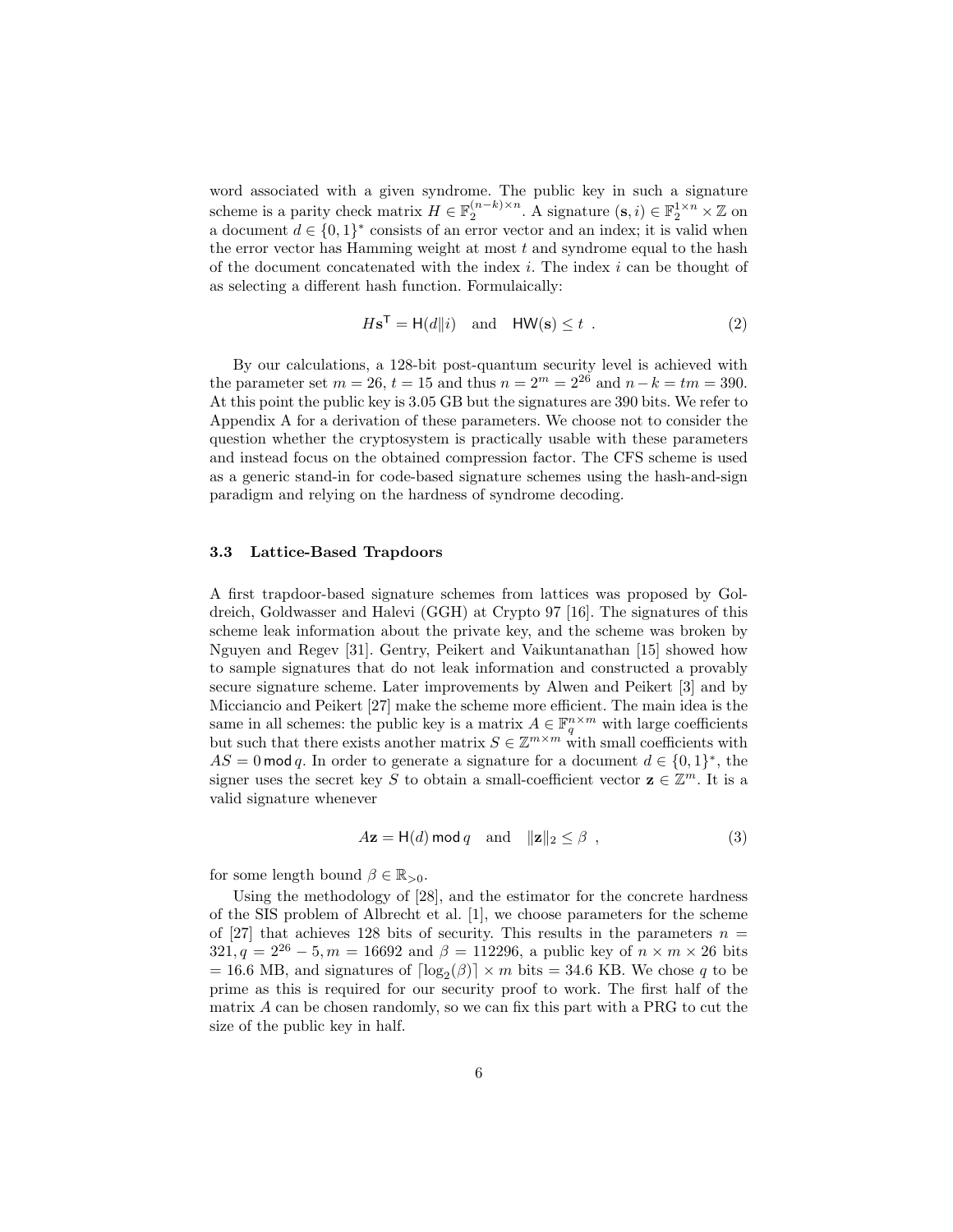#### **3.4 A Unifying View**

The above three signature schemes can be thought of as variations on a common theme. These schemes are all hash-and-sign signature schemes with a linear trapdoor function  $f: \mathbb{F}_q^{\ell} \to \mathbb{F}_q^k$ , but with *f* restricted to a domain defined by a nonlinear constraint function  $nc : \mathbb{F}_q^{\ell} \to \{True, False\}.$  We call these trapdoor functions **constrained linear trapdoor functions**, and if they are used in a hash-and-sign construction, we call the resulting signature scheme a **constrained linear signature scheme**.

For all the constrained linear signature schemes the public key is a matrix  $M \in \mathbb{F}_q^{k \times \ell}$  with  $k < \ell$  which represents the trapdoor function  $f$  and a signature is represented by a vector  $\mathbf{s} \in \mathbb{F}_q^{\ell}$ . A signature is valid if Ms is equal to a target  $\mathbf{t} \in \mathbb{F}_q^k$ , which is the evaluation of a hash function at a document, and if the vector **s** also satisfies the constraint nc. Symbolically:

$$
\mathsf{Verify}(sk,m,\mathbf{s}) = 1 \quad \Longleftrightarrow \quad M\mathbf{s} = \mathbf{t} = \mathsf{H}(m) \land \mathsf{nc}(\mathbf{s}) = \mathsf{True} \; .
$$

In the case of lattice-based trapdoors, the signature is valid only if **s** is a short vector. In the case of code-based trapdoors, it is valid only if the Hamming weight of **s** is low. And in the case of MQ trapdoors, the matrix *M* is the coefficient matrix (or Macaulay matrix) of the quadratic polynomial map *P* and the signature **s** must be factorizable as a vector of products of *n* variables:  $\mathbf{s}^{\mathsf{T}} = (x_1^2, x_1x_2, \dots, x_n^2)$ . Formally, we capture this difference between MQ, codebased, and lattice-based trapdoors with the nonlinear constraint nc, namely by defining for

- **–** code-based trapdoors: nc(**s**) = True *⇔* HW(**s**) *≤ t*;
- **–** lattice-based trapdoors: nc(**s**) = True *⇔ ∥***s***∥*<sup>2</sup> *≤ β*;
- $-$  MQ trapdoors:  $nc(s) = True \Leftrightarrow ∃x_1, ..., x_n ∈ \mathbb{F}_q \cdot s^\mathsf{T} = (x_1^2, x_1x_2, ..., x_n^2).$

#### **3.5 Additional security properties**

We say that a surjective trapdoor function  $f$  is one-way  $(OW)$  if it is hard to find a preimage for a randomly chosen output, and we say that *f* is hash-and-sign secure (HSS) if using the trapdoor function  $f$  in the hash-and-sign construction leads to a signature scheme that is EUF-CMA secure. If *f* is a constrained linear trapdoor function we can define stronger versions of the OW and HSS security properties that will be useful for the security analysis of the transformation.

 $(\sigma, r)$ -one-wayness. For any two non-negative integers  $\sigma > r$  we define  $(\sigma, r)$ one-wayness and  $(\sigma, r)$ -hash-and-sign security. To break  $(\sigma, r)$ -one-wayness, an adversary has to find  $\sigma$  preimages  $\mathbf{x}_1, \ldots, \mathbf{x}_{\sigma} \in \mathbb{F}_q^{\ell}$  for  $\sigma$  vectors  $\mathbf{y}_1, \ldots, \mathbf{y}_{\sigma} \in \mathbb{F}_q^k$ . However, the adversary is allowed to make mistakes in each of the  $\sigma$  preimages it produces, as long as the errors  $f(\mathbf{x}_i) - \mathbf{y}_i$  are contained in a vector space of dimension *r*. The (1*,* 0)-one-wayness property is identical to the one-wayness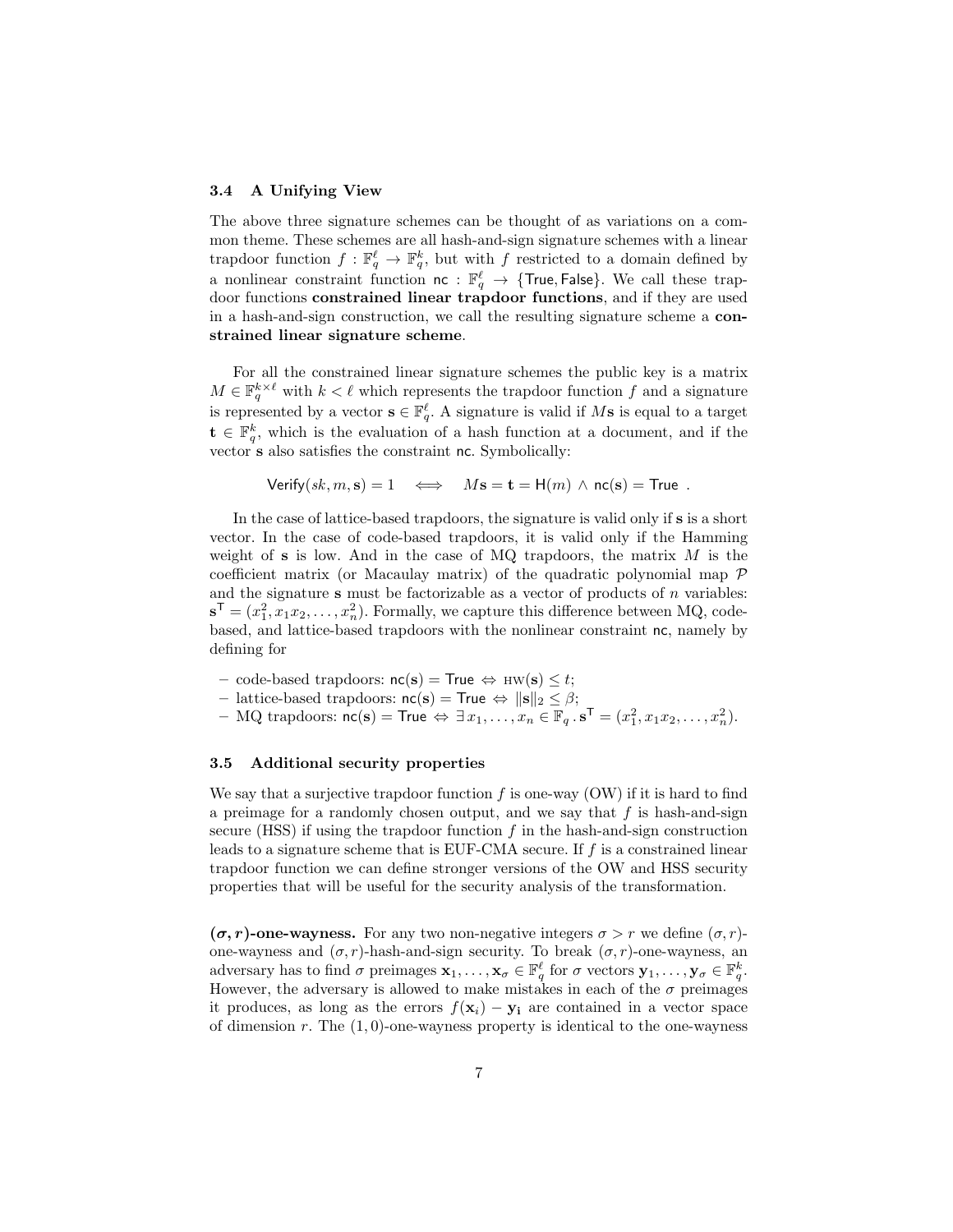property, because the adversary only needs to find a preimage for one target and it is not allowed to make any mistakes.

The  $(\sigma, r)$ -OW property is a generalization of the AMQ problem introduced in [[39\]](#page-21-0); an MQ trapdoor  $P$  is  $(\sigma, r)$ -one-way precisely if the Approximate MQ problem with  $\sigma$  targets and rank r is hard for the map  $\mathcal{P}$ .

 $(\sigma, r)$ -hash-and-sign security. We also define a  $(\sigma, r)$ -variant of the HSS property. The security game behind this property is similar to the EUF-CMA game of the hash-and-sign signature scheme induced by *f*. To break this property, an adversary has to come up with a message *m* and  $\sigma$  'signatures'  $\mathbf{s}_1, \cdots, \mathbf{s}_\sigma$  such that the errors  $f(\mathbf{s}_i) - \mathbf{H}(m||i)$  are contained in a a subspace of dimension *r*. The adversary can query a signing oracle S any (polynomially bounded) number of times. When given a message *m′* , this signing oracle uses the trapdoor to produce preimages for  $H(m'||1), \cdots, H(m'||\sigma)$  and returns these  $\sigma$  preimages. The adversary loses the game if it returns a message *m* for which it has queried the signing oracle, as is the case for the familiar EUF-CMA game.

We define the insecurity function  $\textsf{InSec}_f^{(\sigma,r)}$ <sup>*−*HSS</sup>( $Q$ <sub>S</sub>,  $Q$ <sub>H</sub>;*t*) as the maximal winning probability of an adversary that plays the  $(\sigma, r)$ -HSS game of f, that makes  $Q<sub>S</sub>$  queries to the signing oracle,  $Q<sub>H</sub>$  queries to the random oracle and that runs in time *t*. The (1*,* 0)-HSS property is equivalent to the HSS property.

*Remark 1.* If *f* is a *collision-resistant preimage-sampleable trapdoor function* (as is the case for some lattice-based trapdoor functions), the one-wayness of *f* can be reduced tightly to its hash-and-sign security and so OW and HSS are equivalent [\[15](#page-19-1), Prop. 6.1]. Under the same assumption on  $f$ , the security proof of [[15\]](#page-19-1) can be modified to prove that  $(\sigma, r)$ -OW and  $(\sigma, r)$ -HSS are equivalent for all  $\sigma > r \geq 0$ .

# **4 Construction**

### **4.1 Description**

This section describes the transform of Szepieniec *et al.* but adapted to apply generically to constrained linear signature schemes. The parameters for the transformation are:

- **–** (KeyGen*,* Sign*,* Verify), the constrained linear signature scheme to start from. We denote the hash function used in the verification algorithm by  $H_1$  and the nonlinear constraint by nc.
- $-\tau$ , the number of leaves in the Merkle tree.
- $-e$ , the extension degree of  $\mathbb{F}_{q^e}$ , which is the field over which the errorcorrecting code is defined. This value is constrained by  $q^e \geq \tau$ .
- $-\vartheta$ , the number of Merkle paths that are opened with each new signature.
- $-\sigma$ , the number of signatures of the original signature scheme that is included in each signature of the new scheme.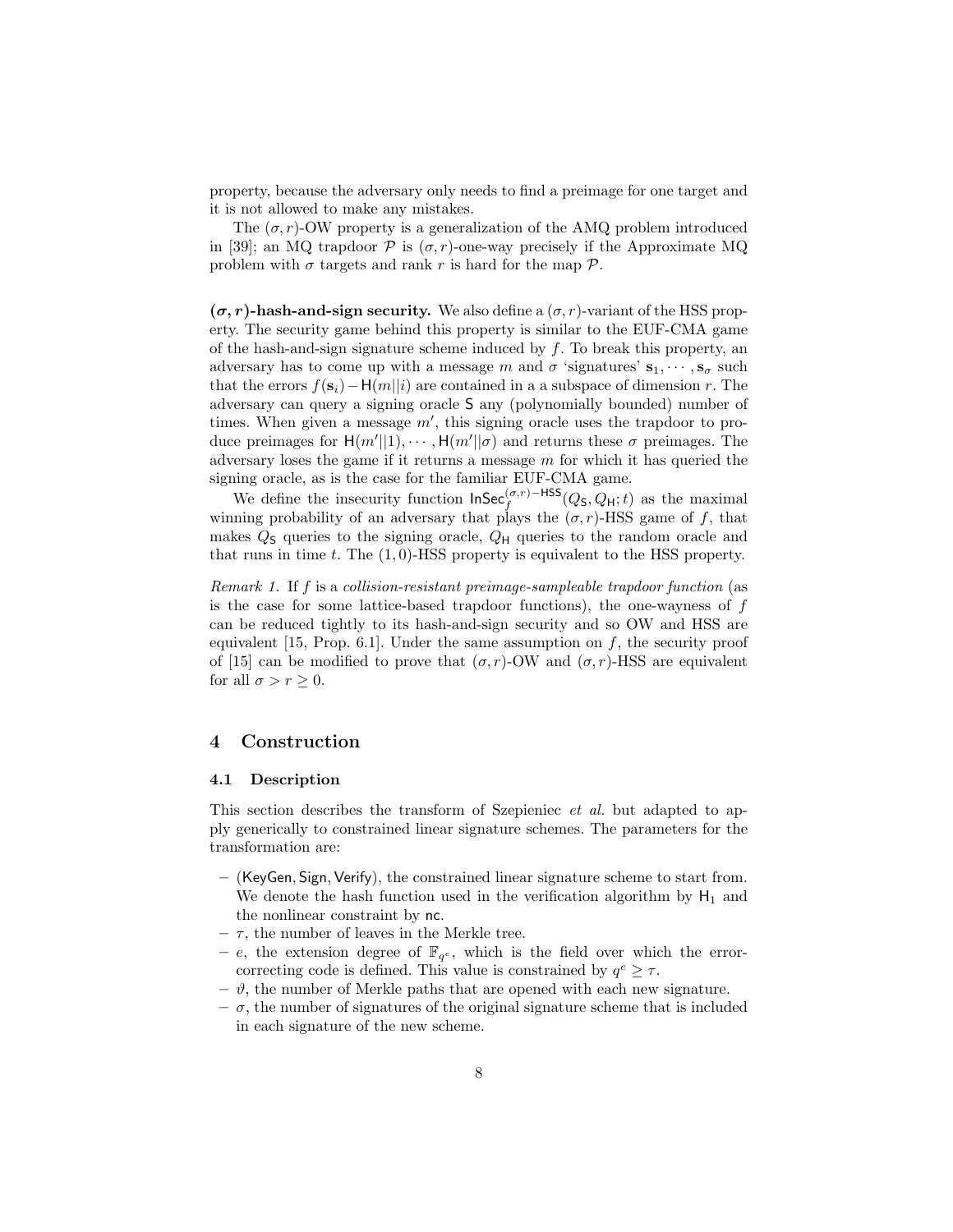

Fig. 1: The security game of the  $(\sigma, r)$ −OW property (left) and of the  $(\sigma, r)$ −HSS property (right).

$$
OW \n\leftarrow (\sigma, r)-OW
$$
\n
$$
\uparrow \qquad \qquad \uparrow
$$
\n
$$
HSS \n\leftarrow (\sigma, r)-HSS
$$

Fig. 2: Security properties of constrained linear trapdoor functions, and implications between them.

- **–** H2, a hash function that outputs a *α*-by-*k* matrix over F*q*.
- **–** H3, a hash function that outputs a set of *ϑ* numbers between 1 and *τ* .
- **–** H4, a hash function used for building a Merkle tree.

The transformation outputs a new signature scheme (NEW*.*KeyGen, NEW*.*Sign, NEW*.*Verify) with a smaller public key but larger signatures.

**Random Linear Combinations.** A signature of the new signature scheme consists of  $\sigma$  signatures of the original signature scheme, along with some information to verify them. The *i*th signature is obtained by using the signature generation algorithm of the original contrained-linear signature scheme to sign *d∥i*. It is not necessary to communicate the entire public key *M* ∈  $\mathbb{F}_q^{k \times l}$ . Rather, it suffices to transmit a few random linear combinations of its rows. Therefore, part of the new signature consists of a matrix *T* that is equal to *RM*, where *R* is drawn uniformly at random from the space of  $\alpha \times k$  matrices. Instead of checking whether  $M\mathbf{s}_i = \mathbf{H}_1(d||i)$ , the verifier can now check wheter  $T\mathbf{s}_i = R\mathbf{H}_1(d||i)$ .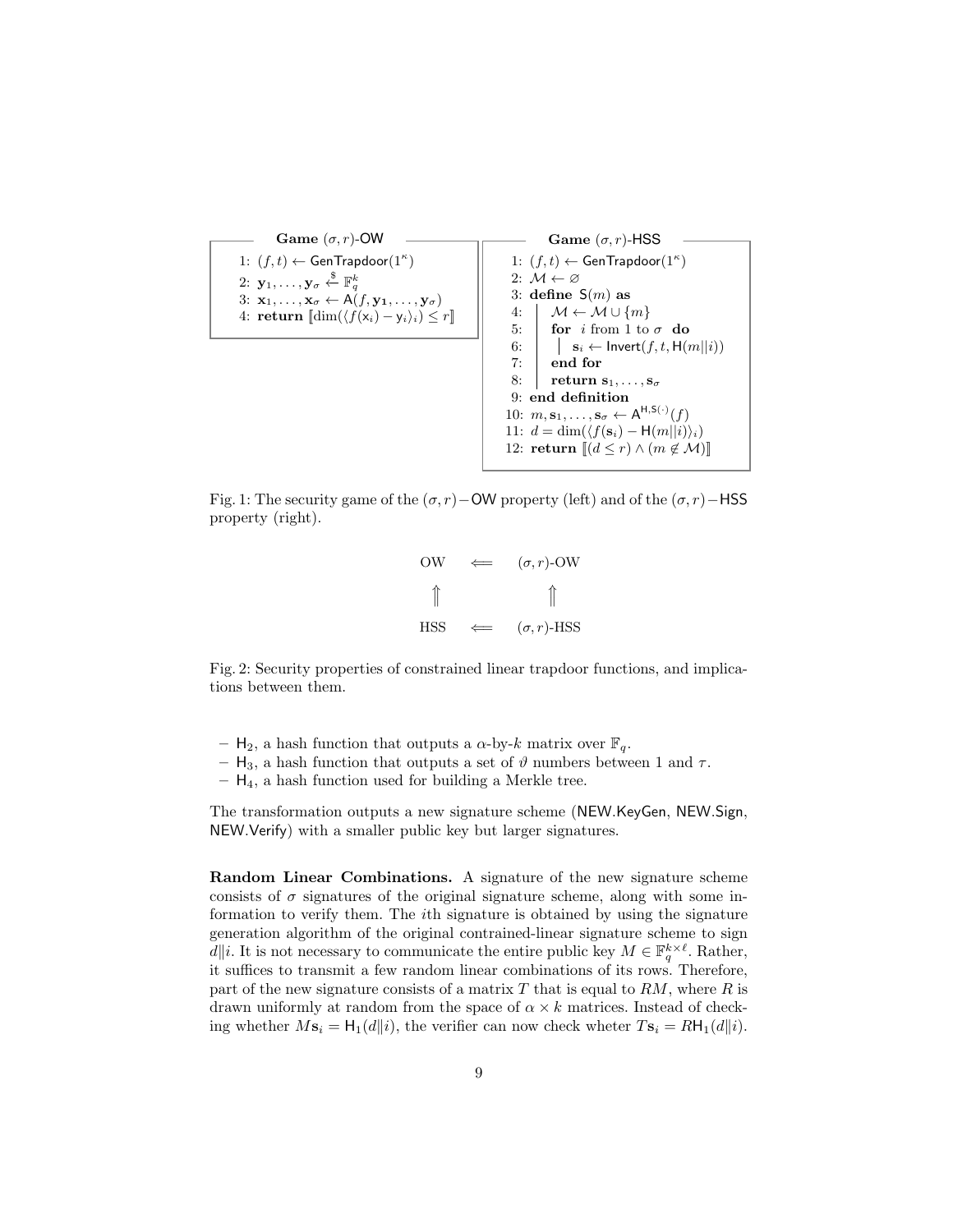Obviously, if all signatures are valid, then the latter equations will also be satisfied for any matrix *R*. Conversely, if at least one signature is invalid, *i.e.*,  $M\mathbf{s}_i \neq H_1(d||i)$  for some *i*, then the probability that  $RM\mathbf{s} = RH_1(d||i)$  is at most  $q^{-\alpha}$ . By choosing  $\alpha$  large enough, the probability of accepting an invalid signature can be made arbitrarily small.

**Determining** *R***.** In order for the above argument to work, *R* must be chosen independently from  $\mathbf{s} = \mathbf{s}_1 \|\cdots \|\mathbf{s}_{\sigma}$ . Therefore, we determine R with a hash function as  $R = H_2(d||\mathbf{s}_1|| \cdots ||\mathbf{s}_\sigma)$  to ensure that a forger cannot use knowledge about  $R$  in his choice of the  $s_i$ .

**Verifying** *T***.** An attacker can present the verifier with a signature containing a matrix *T* which is totally unrelated to the matrix *M*. How can the verifier be sure that the matrix *T* that is included in the signature, is really equal to *RM* with  $R = H_2(d||\mathbf{s}_1|| \cdots ||\mathbf{s}_\sigma)$ ? We solve this problem with a probabilistic test based on an  $\mathbb{F}_q$ -linear error correcting code. This is a code whose alphabet consists of the elements of a finite field  $\mathbb{F}_q$ , with the property that any  $\mathbb{F}_q$ -linear combination of codewords is again a codeword. We work with Reed-Solomon Codes<sup>[2](#page-9-0)</sup> over  $\mathbb{F}_{q^e}$  with message length  $L = \lceil \ell/e \rceil$  (we pack *e* elements of  $\mathbb{F}_q$  into each symbol), codeword length  $\tau$  and minimal codeword distance  $D = \tau - L$ . We use  $\textsf{Enc} : \mathbb{F}_{q^e}^{a \times L} \to \mathbb{F}_{q^e}^{a \times \tau}$  to denote the operation of encoding the rows of a matrix.

In the key generation phase, we compute  $E = \text{Enc}(M)$ . Then we commit to this matrix *E* by building a Merkle tree whose leaves contain the columns of *E*, which are denoted by  $e_i$  for  $i \in \{1, \ldots, \tau\}$ . The new public key is the root of this tree. If  $T = RM$ , then by  $\mathbb{F}_q$ -linearity of the error correcting code, we have that  $Enc(T)$  is equal to  $REnc(M) = RE$ . Conversely, if  $T \neq RM$ , then  $Enc(T)$ and *RE* differ in at least one row. These rows are different codewords, so they differ in at least *D* of the *τ* symbols. To verify that  $T = RM$ , we now select  $\vartheta$ columns  $e_{b_1}, \dots, e_{b_\vartheta}$  of *E* with the hash function  $H_3$  and we check whether the  $b_i$ -th column of *T* agrees with  $Re_{b_i}$  for all *i* in  $1, \cdots, \vartheta$ . If *T* is not equal to *RM*, this will go undetected with a probability of at most  $(\frac{L}{\tau})^{\vartheta}$ .

**Pseudocode.** Algorithms [1,](#page-10-0) [2](#page-11-0) and [3](#page-12-0) present pseudocode for the new signature scheme (NEW*.*KeyGen, NEW*.*Sign, NEW*.*Verify) obtained from transforming the old constrained-linear signature scheme (KeyGen, Sign, Verify).

**Key and signature sizes.** For a post-quantum security level of  $\kappa$  bits, the new public key is  $2\kappa$  bits in size, as it represents the Merkle root. The new signature consists of  $\sigma$  old signatures,  $\alpha$  linear combinations of the rows of M (each one

<span id="page-9-0"></span><sup>2</sup> While the original description of the transformation used MAC-polynomials, we think it is better to describe the same transformation it in the language of Reed-Solomon error correcting codes.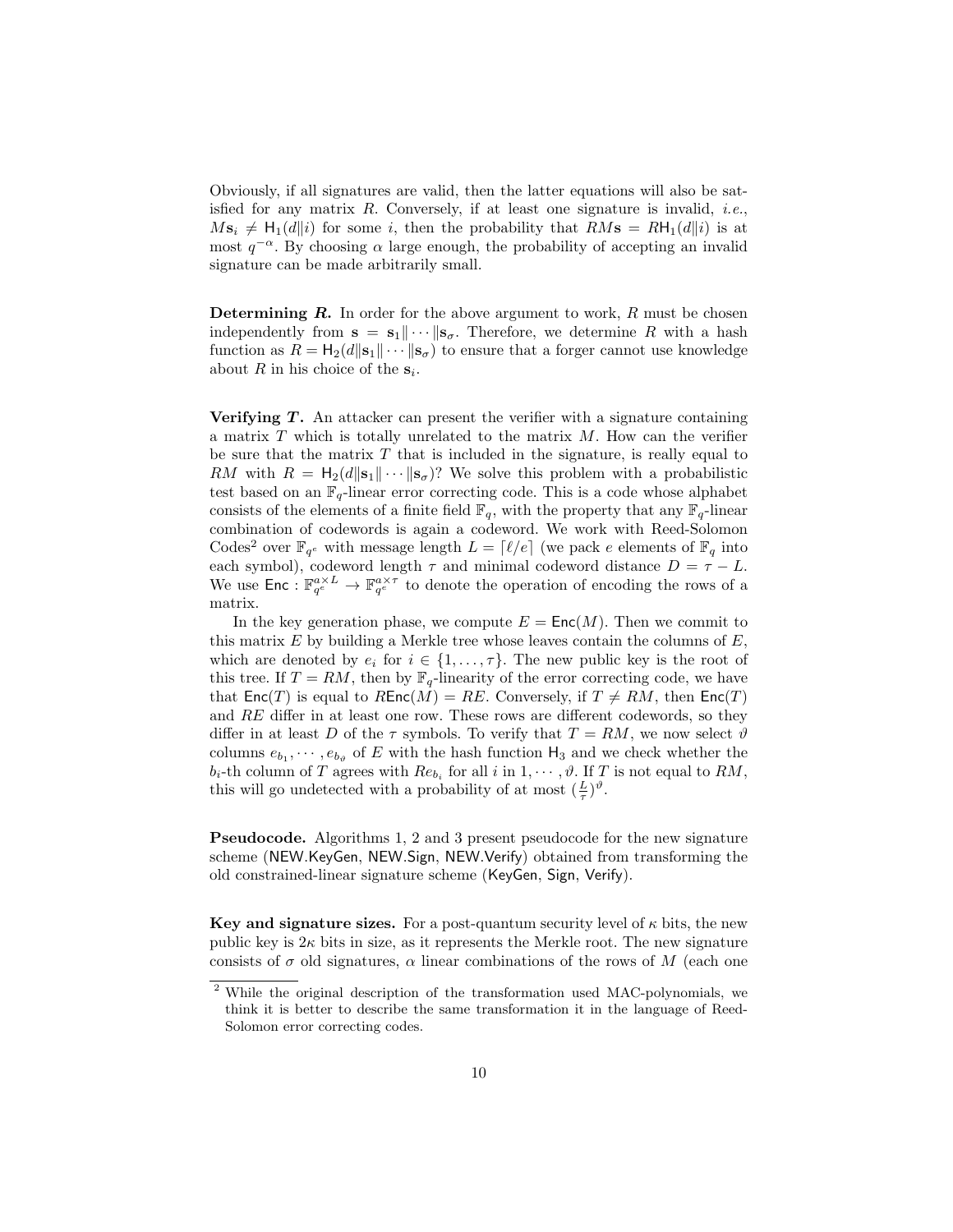<span id="page-10-0"></span>**Algorithm** NEW.KeyGen **input**:  $1^{\kappa}$  — security level (in unary) random coins **output**: *root* — A public key  $(sk, M)$  — A corresponding secret key 1:  $(sk, M)$  ← KeyGen(1<sup> $κ$ </sup>) 2:  $E \leftarrow \text{Enc}(M)$   $\triangleright$  Encode M row by row. 3:  $root \leftarrow$  CalculateMerkleRoot $(e_1, \dots, e_{\tau})$   $\triangleright$  Build tree on columns of *E* 4: **return** (*root* , (*sk, M*))

Alg. 1: The key generation algorithm

of which consists of  $\ell$  field elements of size  $\lceil \log_2 q \rceil$  bits),  $\vartheta$  columns of  $\mathsf{Enc}(M)$ (each one of which consists of *k* field elements of  $e \times \lceil \log_2 q \rceil$  bits), and  $\vartheta$  Merkle paths of consisting of  $log_2 \tau$  hash images of  $2\kappa$  bits each. Put all together, we have

 $|\text{NEW}.{\text{signature}}| = \sigma |\text{OLD}.{\text{signature}}| + (\alpha \ell + \vartheta k e) \times \lceil \log_2 q \rceil + 2 \vartheta \kappa \times \log_2 \tau$ . (4)

The old signatures can be represented as *ℓ* field elements but in some cases a more concise encoding is possible. For instance, CFS signatures require only the positions of the 1-bits, and MQ signatures require only an assignment to the variables from which the vector of quadratic monomials can be derived.

### **4.2 Security**

Before we present the security statement and its proof, we need to introduce a pair of security games that will be important for our security analysis. In particular, we need hash functions that are one-way and second-preimage resistant, in both cases with respect to multiple targets. Both games are formalized with respect to a hash function H that is randomly selected from a hash function family  $H$ . We follow the formalisms of Hülsing *et al.* [\[20\]](#page-19-7).

- **–** In the *single-function, multiple-target one-wayness* (SM-OW) game, the adversary is given a list of target outputs and it wins if it can produce a single input that maps to any one of the outputs. We write  $\mathsf{InSec}_{\mathsf{H},P}^{\text{SM-OW}}(Q)$  to denote the maximum success probability across all adversaries that make at most  $Q$  queries and with respect to the hash function family  $H$  and where *P* is the number of target outputs.
- **–** In the *single-function, multiple-target second-preimage resistance* (SM-SPR) game, the adversary is given a list of inputs and it wins if it can produce a second preimage that maps to the same output as any one of the input preimages. We write  $\mathsf{InSec}_{\mathsf{H},P}^{\mathrm{SM-SPR}}(Q)$  to denote the maximum success probability across all adversaries that make at most *Q* queries and with respect to the hash function family  $H$  and where  $P$  is the number of input preimages.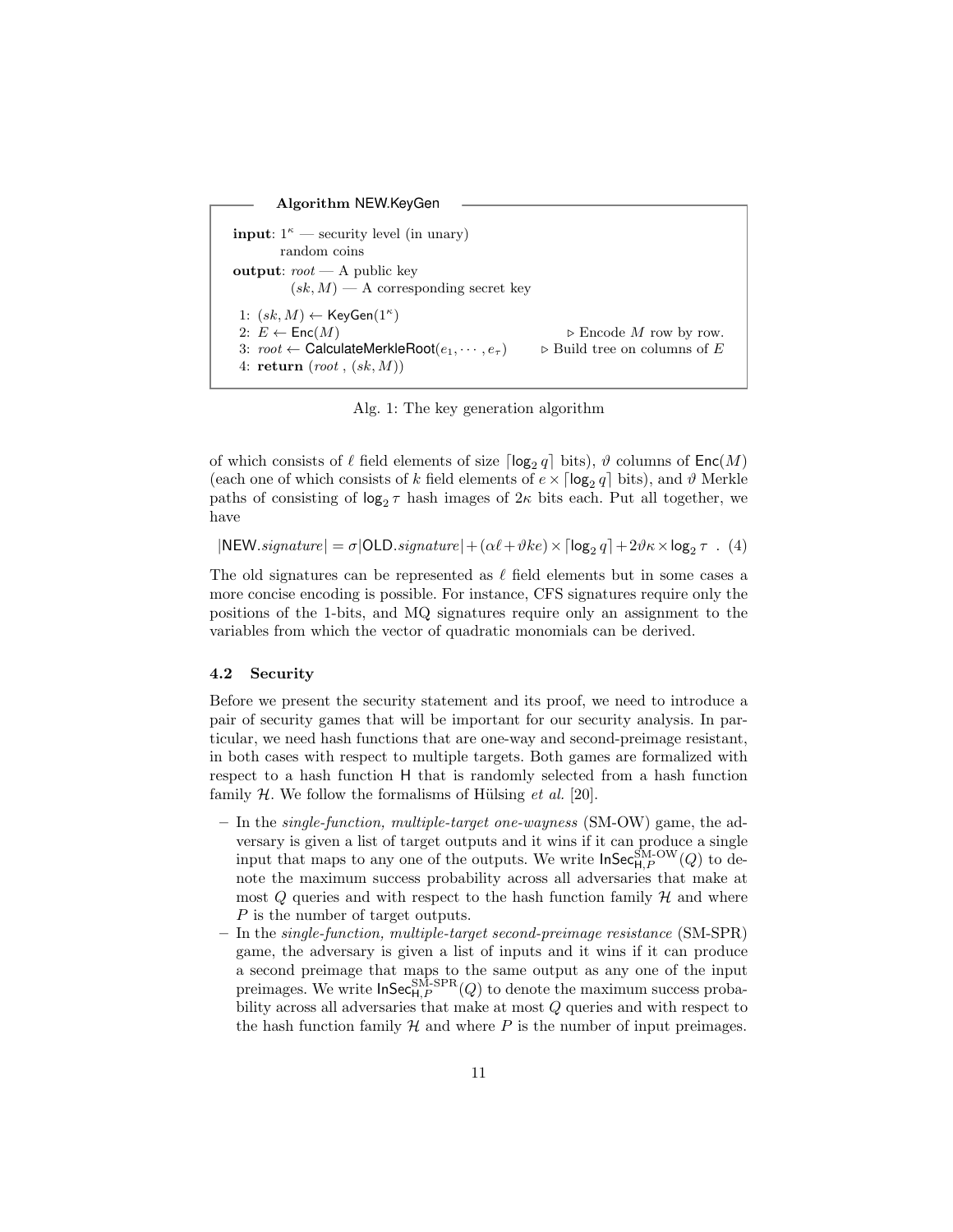<span id="page-11-0"></span>**Algorithm** NEW.Sign **input**:  $d - A$  document to sign  $(sk, M)$  — A private key **output**:  $(\mathbf{s}_1, \cdots, \mathbf{s}_{\sigma}, T, v_{b_1}, \cdots, v_{b_{\vartheta}},$  *paths*) — A signature for *d* 1: **for** *i* from 1 to *σ* **do** 2:  $\vert \mathbf{s}_i \leftarrow \textsf{Sign}(d \vert \vert i, sk)$ 3: **end for** 4:  $R \leftarrow H_2(d||\mathbf{s}_1|| \cdots ||\mathbf{s}_{\sigma})$ 5:  $T \leftarrow RM$ 6:  $E \leftarrow \text{Enc}(M)$   $\triangleright$  Encode *M* row by row. 7:  $b_1, \cdots, b_{\vartheta} \leftarrow H_3(d||\mathbf{s}_1||\cdots||\mathbf{s}_{\sigma}||T)$ 8: *paths ←* empty list 9: **for** *i* from 1 to  $\vartheta$  **do** 10: *paths.append(OpenMerklePath* $(e_1, \dots, e_{\tau}, b_i)$ *)* 11: **end for** 12: **return**  $(\mathbf{s}_1, \cdots, \mathbf{s}_{\vartheta}, T, e_{b_1}, \cdots, e_{b_{\vartheta}}, paths)$ 

Alg. 2: The signature generation algorithm.

| Game SM-OW                                           | Game SM-SPR                                                 |
|------------------------------------------------------|-------------------------------------------------------------|
|                                                      |                                                             |
| 1: H $\stackrel{\$}{\leftarrow}$ H                   | 1: H $\stackrel{\$}{\leftarrow}$ H                          |
| 2: for $i$ from 1 to $P$ do                          | 2: for $i$ from 1 to $P$ do                                 |
| 3: $M_i \xleftarrow{\$} \{0,1\}^m$                   | 3: $M_i \xleftarrow{\$} \{0,1\}^m$                          |
| 4: $Y_i \leftarrow H(M_i)$                           | $4:$ end for                                                |
| $5:$ end for                                         | 5: $M' \leftarrow \mathsf{A}^{\mathsf{H}}(M_1,\ldots,M_P)$  |
| 6: $M' \leftarrow A^H(Y_1, \ldots, Y_P)$             | 6: return $[\exists i \, . \, \mathsf{H}(M')] = Y_i \wedge$ |
| 7: return $\left[\exists i \cdot H(M') = Y_i\right]$ | $M' \neq M_i$                                               |
|                                                      |                                                             |

Hülsing *et al.* obtain values for these insecurity functions in the random oracle model, *i.e.* where H is drawn uniformly at random from the set of all functions from the given input space to the given output space. In the classical random oracle model we have

<span id="page-11-1"></span>
$$
\mathsf{InSec}_{\mathsf{H},P}^{\mathsf{SM-OW}}(Q) = \mathsf{InSec}_{\mathsf{H},P}^{\mathsf{SM-SPR}}(Q) = \frac{(Q+1)P}{|\mathsf{range}(\mathsf{H})|} \tag{5}
$$

In the quantum random oracle model, where the adversary is allowed  $\hat{Q}$  quantum queries, we have

<span id="page-11-2"></span>
$$
\text{InSec}_{\mathsf{H},P}^{\text{SM-OW}}(\hat{Q}) = \text{InSec}_{\mathsf{H},P}^{\text{SM-SPR}}(\hat{Q}) = \Theta\left(\frac{(\hat{Q}+1)^2 P}{|\text{range}(\mathsf{H})|}\right) \tag{6}
$$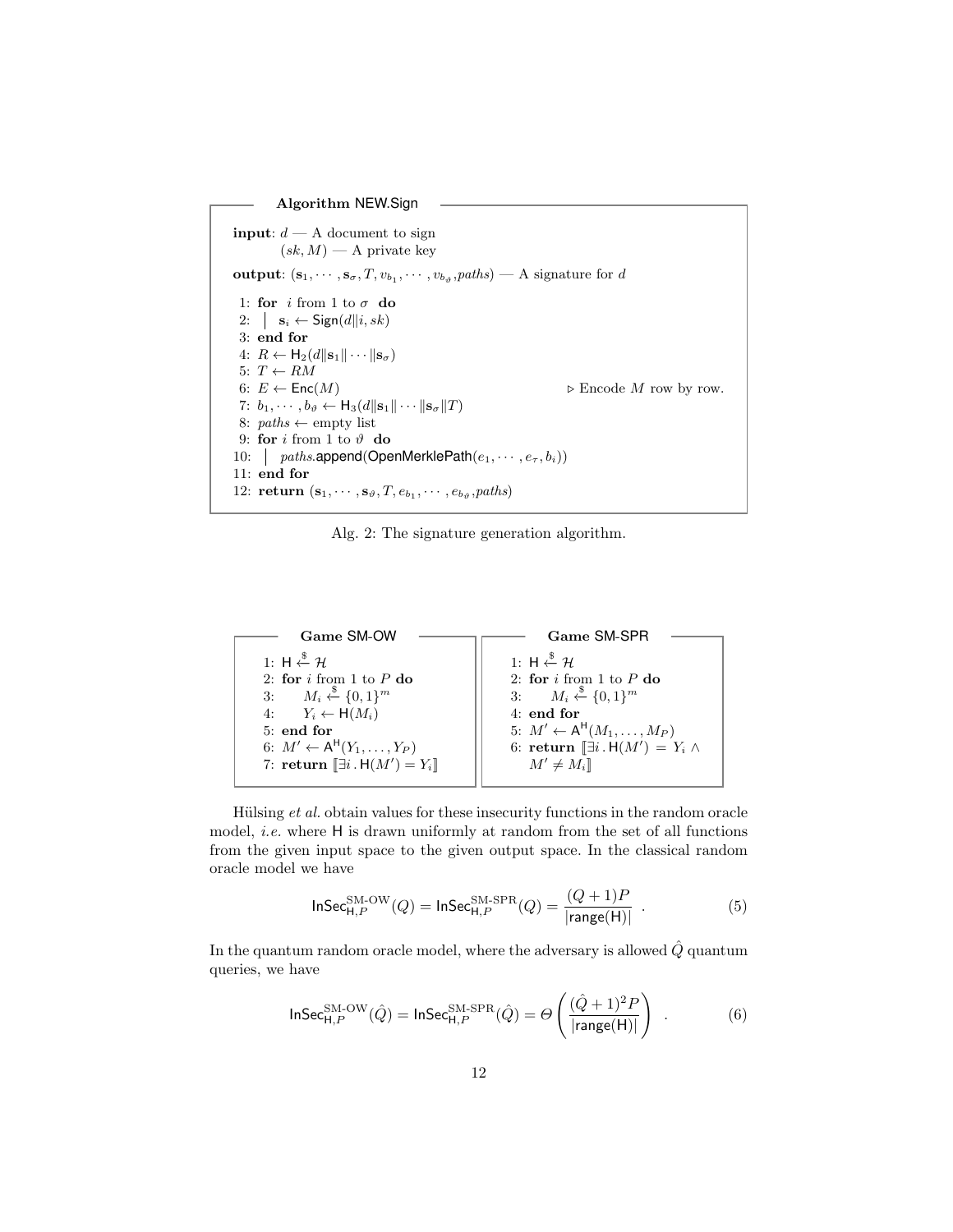**Algorithm** NEW.Verify

<span id="page-12-0"></span>**input**: *d* — document  $(\mathbf{s}_1, \cdots, \mathbf{s}_{\vartheta}, T, v_{b_1}, \cdots, v_{b_{\vartheta}},$ *paths* $)$  — signature *root* — public key **output**: 1 if the signature is valid, 0 otherwise 1:  $R \leftarrow H_2(d||\mathbf{s}_1|| \cdots ||\mathbf{s}_{\sigma})$ 2: **for** *i* from 1 to *σ* **do** 3: **if**  $T\mathbf{s}_i \neq R\mathsf{H}_1(d||i)$  or  $nc(\mathbf{s}_i) = \mathsf{False}$  then 4: **return** 0 5: **end if** 6: **end for** 7:  $b_1, \cdots, b_{\vartheta} \leftarrow H_3(d||\mathbf{s}_1||\cdots||\mathbf{s}_{\sigma}||T)$ 8: **for**  $i$  from 1 to  $\vartheta$  **do** 9: **|** if  $\mathsf{Enc}(T)_{*,b_i} \neq Re_{b_i}$  then 10: **return** 0 11: **end if** 12: **if** VerifyMerklePath $(b_i, e_{b_i}, paths[i], root) =$ Fail then 13: **return** 0 14: **end if** 15: **end for** 16: **return** 1

Alg. 3: The signature verification algorithm.

The SM-OW game does not quite capture one of the transitions in our security proof. The reason for this is that the adversary cannot be given a definite list of target output images because whether an output of the hash function is suitable for the adversary depends on the input of the hash function. We model this task by a new game, *marked element search* (MES), in which the adversary does not have a list of target outputs but a marking function mark : domain(H)  $\times$  range(H)  $\rightarrow$  {0,1} that determines whether the pair  $(input, output)$  is suitable. We write  $\text{InSec}_{H, mark}^{MES}(Q)$  to denote the maximum success probability across all adversaries that make at most *Q* queries to the hash oracle in the MES game. In the quantum random oracle model this notion is reducible to SM-OW.

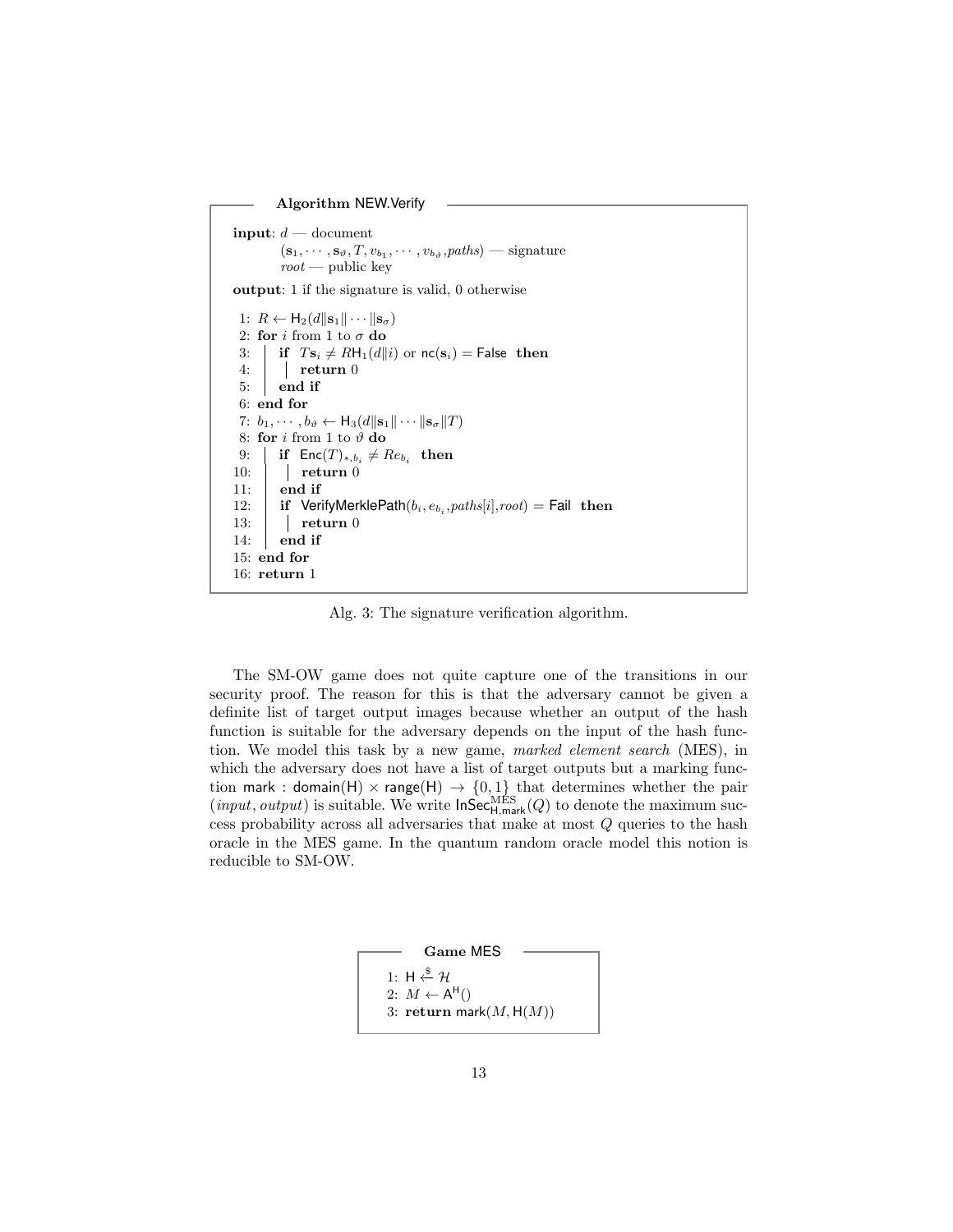**Proposition 1 (**SM-OW *≤* MES**).** *In the (quantum) random oracle model, we have that for any marking function* mark *with*  $P = \max_X |\{Y | \text{mark}(X, Y) = 1\}|$ ,

$$
\mathsf{InSec}_{\mathsf{H},\mathsf{mark}}^{\mathrm{MES}}(Q) \le \mathsf{InSec}_{\mathsf{H},P}^{\mathrm{SM-OW}}(Q) \tag{7}
$$

*Proof.* We show an algorithm,  $B_{SM-OW}$  in the SM-OW game, that simulates a given algorithm  $A_{MES}$  for the MES game with marking function mark, and wins with at least the same probability. The input of  $B_{SM-OW}$  is a list of  $P$  images  ${Y_1, \ldots, Y_P}$  and access to a random oracle H. The algorithm  $B_{\text{SM-OW}}$  programs a random oracle  $H'$  that on input *X* returns  $\sigma_X^{-1}(H(X))$ , where  $\sigma_X$  is a permutation (chosen deterministically) with the property that the elements *Y* that satisfy mark $(X, Y) = 1$  are mapped into the set  $\{Y_1, \ldots, Y_P\}$ . By assumption,  $|{Y}|$  mark $(X, Y) = 1$  $\leq P$ , so such a permutation always exists. Note that BSM-OW is bounded in the number of queries it can make to H, but not bounded in time or memory. Therefore it will be able to choose such a permutation  $\sigma_X$ . Then,  $B_{SM-OW}$  invokes  $A_{MES}$  with the programmed random oracle  $H'$ . Since  $H'$ only applies a permutation to the ouput of H, the ouputs of H *′* will be independent and uniformly distributed. Hence, H *′* is itself a perfect random oracle. Pseudocode for  $B<sub>SM-OW</sub>$  is given below.

**Algorithm** B<sub>SM-OW</sub> 1: **define** H *′* (*X*) **as** 2:  $|$  pick  $\sigma_X$  s.t.  $\sigma_X(\lbrace Y \mid \text{mark}(X, Y) = 1 \rbrace) \subset \lbrace Y_1, \cdots, Y_P \rbrace$ 3: **return**  $\sigma_X^{-1} \circ \mathsf{H}(X)$ 4: **end definition** 5: **return**  $A_{MES}^{H'(\cdot)}()$ 

Clearly, the number of queries that  $B_{SM-OW}$  makes to  $H$  is identical to the number of queries made by the simulated algorithm A<sub>MES</sub>. Eventually, A<sub>MES</sub> returns a preimage *X*. A<sub>MES</sub> wins the MES game if  $\mathsf{mark}(X, \sigma_X^{-1}(\mathsf{H}(X))) = \mathsf{True}$ . By our choice of  $\sigma_X$  this implies that  $\sigma_X(\sigma_X^{-1}(\mathsf{H}(X))) = \mathsf{H}(X) \in \{Y_1, \cdots, Y_P\}$ , which shows that  $\mathsf{B}_{\mathsf{SM}\text{-}\mathsf{OW}}$  wins his SM-OW game in this case. So  $\mathsf{InSec}_{\mathsf{H},\mathsf{mark}}^{\mathsf{MES}}(Q) \leq$  $\mathsf{InSec}_{\mathsf{H},P}^{\mathsf{SM-OW}}(Q).$  ⊿ ⊿ *⊔* 

We are now in a position to state and prove our security claim.

<span id="page-13-0"></span>**Theorem 1.** *Let* NEW *be the signature scheme derived from applying the transformation to a constrained linear scheme* OLD*. The maximum winning probability across all time-t adversaries in the EUF-CMA game against* NEW *that make Q<sup>s</sup> signature queries and Q*1*, Q*2*, Q*3*, Q*<sup>4</sup> *queries to the random oracles* H1*,* H2*,* H3*,* H<sup>4</sup> *respectively is bounded by*

$$
\begin{aligned} \text{InSec}_{\text{NEW}}^{\text{EUF-CMA}}(Q_s, Q_1, Q_2, Q_3, Q_4; t) &\leq \text{InSec}_{f}^{(\sigma, \text{r})\text{-HSS}}(Q_s, Q_1; O(t)) + \text{InSec}_{\text{H}_4, 2\tau-1}^{\text{SM-SPR}}(Q_4) \\ &\qquad \qquad + \text{InSec}_{\text{H}_3, L^{\vartheta}}^{\text{SM}-\text{OW}}(Q_3) + \text{InSec}_{\text{H}_2, q^{\alpha \times (k-r+1)}}^{\text{SM-OW}}(Q_2) \ . \end{aligned} \tag{8}
$$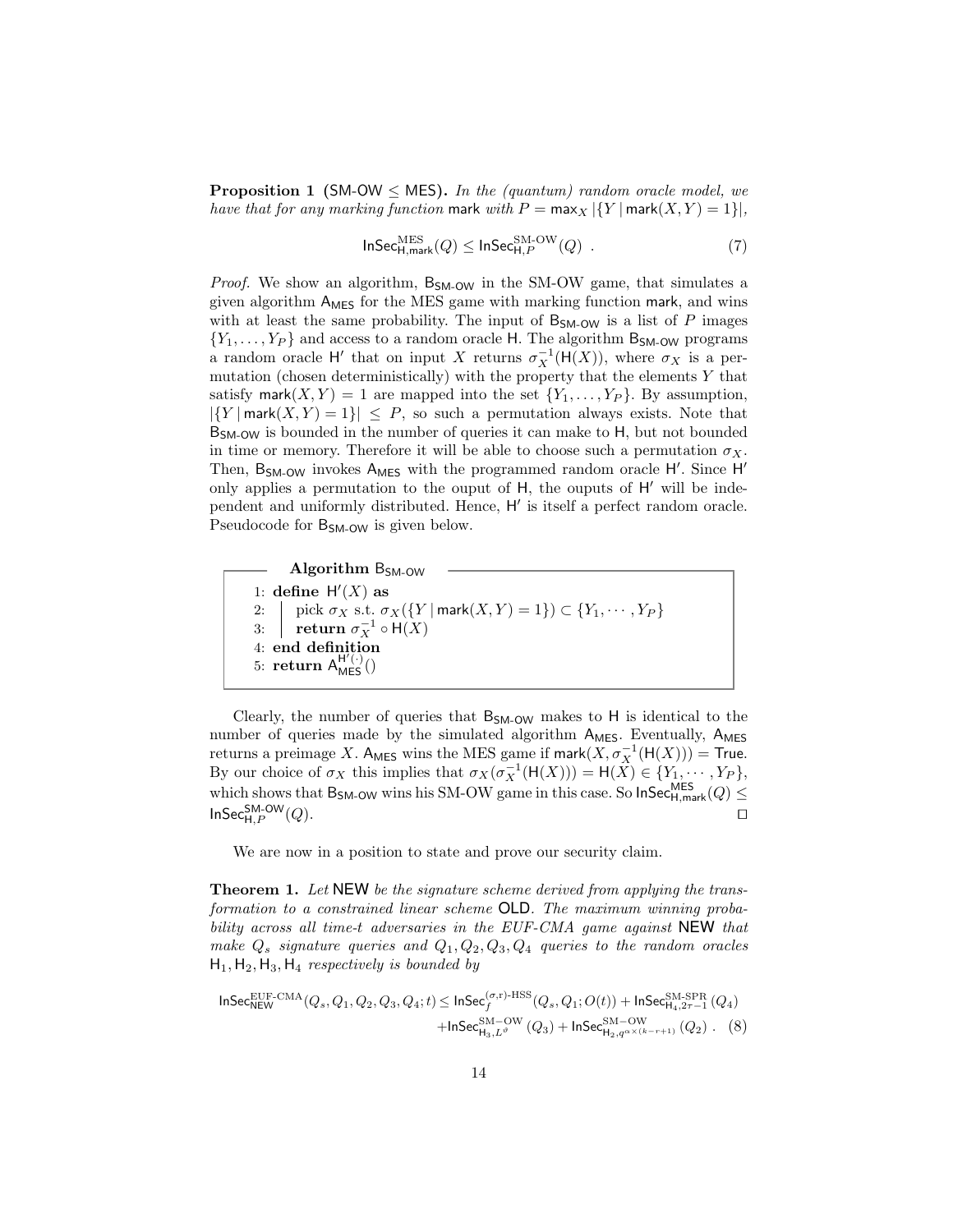*Proof.* We show through a sequence of four games how an adversary for the EUF-CMA game against NEW can be transformed into an adversary for the (*σ, r*)-HSS property of the underlying constrained linear trapdoor function *f* that wins with the same probability conditional on each of the transitions being successful. By bounding the failure probability of each transition and summing the terms we obtain a bound on the winning probability of the adversary against NEW. The sequence of games is as follows:

- **–** The first game G<sup>1</sup> is the EUF-CMA game against NEW.
- $-$  The second game  $G_2$  drops the Merkle tree. Instead, the public key consists of all the  $\tau$  columns of  $E$ , and the verifier checks directly if the columns that are included in the signature are correct.
- **–** The game G<sup>3</sup> drops the codeword identity testing. Instead, the public key is now the original public key  $(i.e., M)$ , and the verifier tests directly if the matrix *T*, which is included in the signature is equal to *RM*.
- **–** The last game G<sup>4</sup> drops the random linear combinations for signature validity testing, instead  $G_4$  is won if the errors  $f(s_i) - H_1(m||i)$  are contained in a subspace of dimension *r*.  $G_4$  is thus the  $(\sigma, r)$ -HSS game for the constrained linear trapdoor function *f*.

In games  $G_2$ ,  $G_3$  and  $G_4$ , the adversary B simulates the previous game's adversary A in order to win his own game. In particular, this means that B must answer the signing queries that A makes. This is not a problem, because in all cases B can just forward the queries that A makes to its own signing oracle, remove some information that is not required for the game that A is playing from the signature and pass the response back to A. In each case, we define the transition's failure probability as the probability that A wins but B does not. In all cases the adversary A has unbridled access (perhaps even quantum access) to the hash functions  $H_1$ ,  $H_2$ ,  $H_3$  and  $H_4$ .

The event that A wins  $G_1$  but B does not win  $G_2$  occurs only if the signature outputted by A passes the Merkle root test, but the columns included in this signature do not agree with the columns in  $E = \text{Enc}(M)$ . This event requires finding a second preimage for one of the  $2\tau - 1$  nodes of the Merkle tree, so the failure probability is bounded by

$$
\mathsf{InSec}_{\mathsf{H}_4,2\tau-1}^{\mathsf{SM-SPR}}(Q_4) .
$$

Likewise, the event that A wins the  $G_2$  game, but B does not win the  $G_3$ game occurs only if the columns  $e_{b_1}, \dots, e_{b_{\vartheta}}$  of *E* in the signature outputted by A are correct, but still *T* is not equal to *RM*. This implies that Enc(*T*) differs from *RE* in at least  $\tau - L$  columns (since the rows are codewords from a code with minimal distance  $\tau - L$ ), but that none of these columns were not chosen by the random oracle  $H_3$ . Finding  $m||\mathbf{s}_1|| \cdots ||\mathbf{s}_\sigma||T$ , such that this happens is a marked element search with marking function

$$
\mathsf{mark}_1(m||\mathbf{s}_1||\cdots||\mathbf{s}_\sigma||T, b_1||\cdots||b_\vartheta) = \begin{cases} \mathsf{False} & \text{if } T = RM \\ \mathsf{False} & Re_{b_i} \neq \mathsf{Enc}(T)_{\star,b_i} \text{ for some } i \\ \mathsf{True} & \text{otherwise} \end{cases}
$$

*.*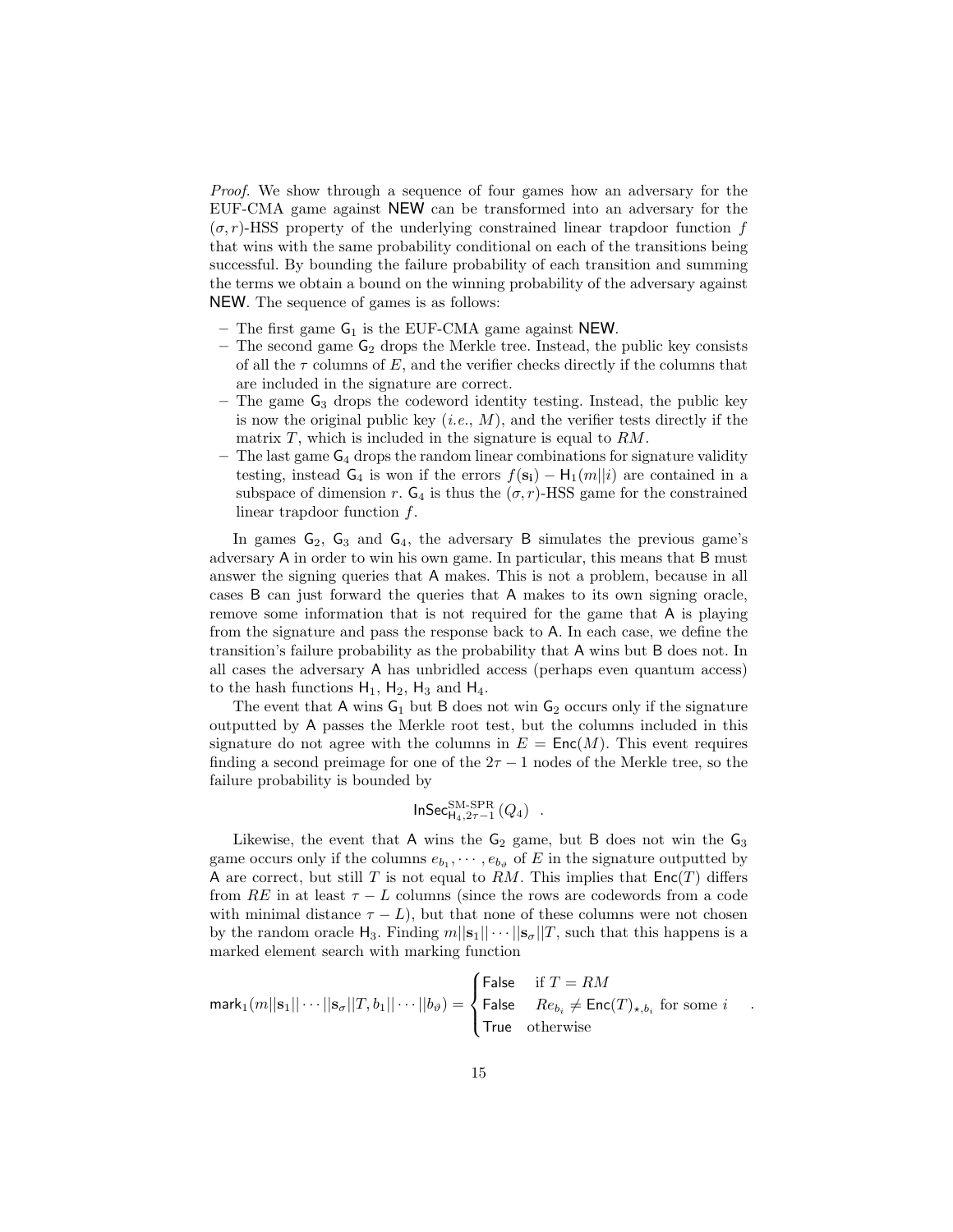Since there are at most L indices for which the columns of  $Enc(T)$  and  $REnc(E)$ are identical, there are at most  $\binom{L}{\vartheta} \leq L^{\vartheta}$  marked elements for a given input. The failure probability is therefore bounded by

$$
\mathsf{InSec}_{\mathsf{H}_3,\mathsf{mark}_1}^{\mathrm{MES}}\left(Q_3\right)\leq \mathsf{InSec}_{\mathsf{H}_3,L^\vartheta}^{\mathrm{SM}-\mathrm{OW}}\left(Q_3\right).
$$

Finally, the event that A wins game  $G_3$  but that B does not win  $G_4$  happens when the errors span a vector space of dimension strictly larger than  $r$  (B does not win), but that all these error lie in the kernel of  $R = H_2(m||s_1|| \cdots ||s_\sigma)$ (otherwise A does not win). Finding  $m||\mathbf{s}_1|| \cdots ||\mathbf{s}_{\sigma}$  such that this happens is a marked element search for the marking function

$$
\text{mark}_2(m||\mathbf{s}_1||\cdots||\mathbf{s}_{\sigma}, R) = \begin{cases} \text{False} & \text{if } R(f(\mathbf{s}_i) - \mathsf{H}_1(m||i)) \neq 0 \text{ for some } i \\ \text{False} & \text{if } \dim(\langle f(\mathbf{s}_i) - \mathsf{H}_1(m||i) \rangle_{i=0,\cdots,\sigma}) > r \\ \text{True} & \text{otherwise} \end{cases}.
$$

For a choice of  $m||\mathbf{s}_1|| \cdots ||\mathbf{s}_{\sigma}$  there are only good matrices R if the space spanned by the errors  $f(\mathbf{s}_i) - \mathbf{H}_1(m||i)$  has dimension at least  $r + 1$ . If this is the case then the good matrices  $R$  are precisely the  $\alpha$ -by- $k$  matrices whose kernel contains the error space. Therefore there are at most  $q^{\alpha(k-r+1)}$  good matrices for each choice of  $m||\mathbf{s}_1|| \cdots ||\mathbf{s}_{\sigma}$ . Therefore the failure probability of the last step is bounded by

$$
\mathsf{InSec}_{\mathsf{H}_2,\mathsf{mark}_2}^{\mathrm{MES}}(Q_2) \le \mathsf{InSec}_{\mathsf{H}_2,q^{\alpha \times (k-r+1)}}^{\mathrm{SM}-\mathrm{OW}}(Q_2) \quad . \qquad \qquad \Box
$$

Joining Theorem [1](#page-13-0) with Eqns. [\(5](#page-11-1)) and ([6\)](#page-11-2) gives the following corollaries.

**Corollary 1.** *In the classical random oracle model,*

$$
\begin{aligned} \text{InSec}_{\text{NEW}}^{\text{EUF-CMA}}(Q_s, Q_1, Q_2, Q_3, Q_4; t) & \leq \text{InSec}_f^{(\sigma, r)\text{-HSS}}(Q_s, Q_1; t) + (Q_2 + 1)q^{-\alpha(r+1)} \\ & \qquad + (Q_3 + 1)(\ell/\tau)^\vartheta + (Q_4 + 1)(2\tau - 1)/2^\kappa \enspace. \end{aligned}
$$

<span id="page-15-0"></span>**Corollary 2.** *In the quantum random oracle model,*

$$
\begin{aligned} \text{InSec}_{\text{NEW}}^{\text{EUF-CMA}}(Q_s,\hat{Q_1},\hat{Q_2},\hat{Q_3},\hat{Q_4};t) \hspace{-0.5ex}\leq \hspace{-0.5ex} \text{InSec}_{f}^{(\sigma,r)\text{-HSS}}(Q_s,\hat{Q_1};t) + \mathop{\hspace{-0.5ex}\text{G}}\left((\hat{Q_2}+1)^2q^{-\alpha(r+1)}\right)\\ +\mathop{\hspace{-0.5ex}\text{G}}\left((\hat{Q_3}+1)^2(\ell/\tau)^\vartheta\right) + \mathop{\hspace{-0.5ex}\text{G}}\left((\hat{Q_4}+1)^2(2\tau-1)/2^\kappa\right)\hspace{-0.5ex}\right)\,. \end{aligned}
$$

There are two ways to use the transformation. One can choose  $\sigma = 1$  and  $\alpha$ large enough such that  $q^{\alpha/2}$  reaches the required post-quantum security level, *i.e.*,  $q^{\alpha/2} > 2^{\kappa}$  $q^{\alpha/2} > 2^{\kappa}$  $q^{\alpha/2} > 2^{\kappa}$ . Corollary 2 with  $r = 0$  then guarantees that the resulting signature scheme is EUF-CMA secure, provided that the constrained linear trapdoor function *f* that we started from is (1*,* 0)-HSS. This assumption is equivalent to the EUF-CMA security of the original signature scheme OLD. We also note that in this case the security proof is tight, meaning that no security is lost (in the QROM) by applying the transformation in this way.

One can also use the transformation with  $\sigma > r$ , and a lower value of  $\alpha$  such that  $q^{\alpha \cdot (r+1)/2}$  reaches the required security level. This reduces the size of the public keys even further, but this comes at the cost of a stronger security assumption on the constrained linear trapdoor function *f*. In this case Corollary [2](#page-15-0) says that the resulting signature scheme is EUF-CMA secure, if the underlying constrained linear trapdoor function is  $(\sigma, r)$ -HSS.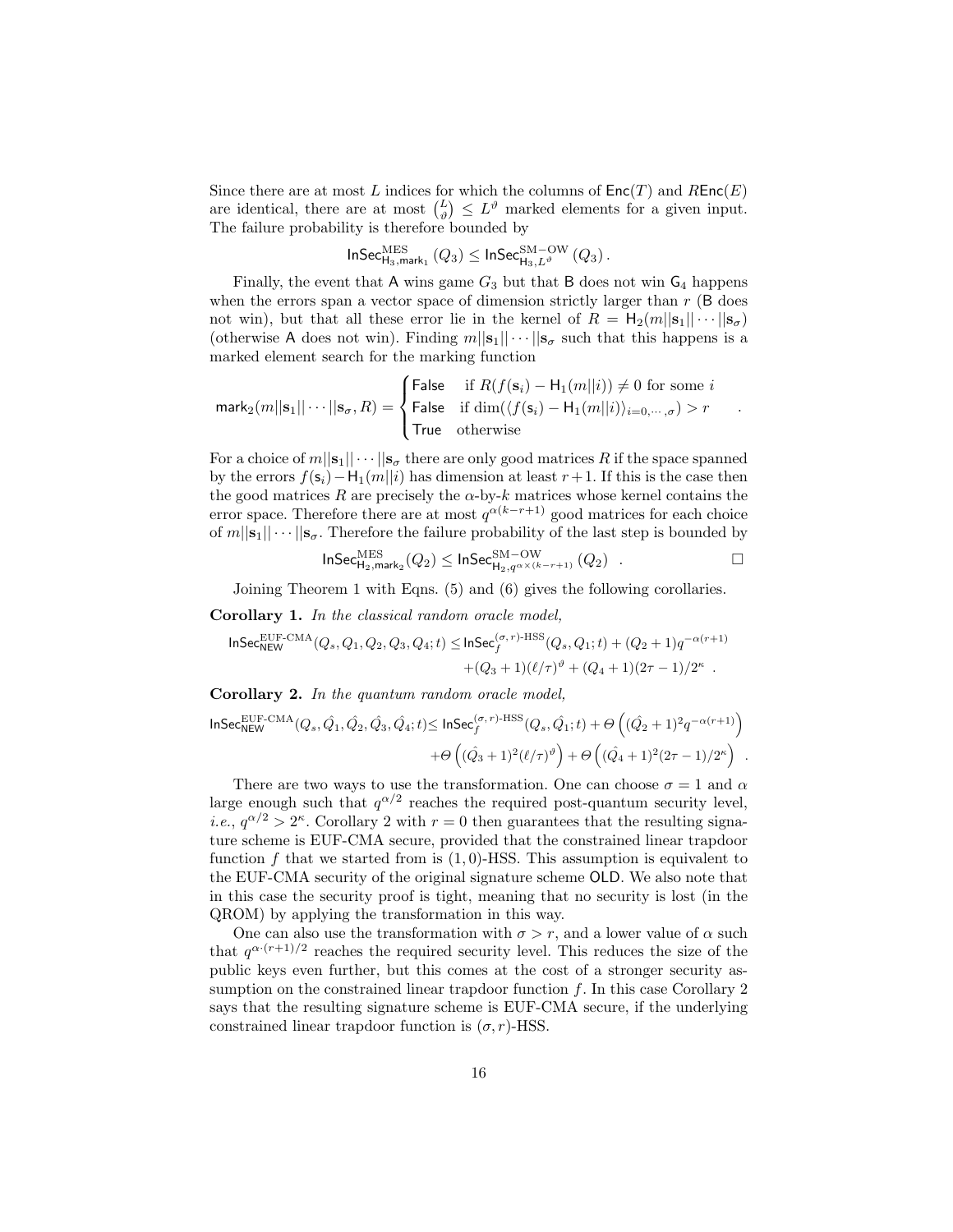#### **4.3 Applying the transformation**

Table [1](#page-16-0) presents a comparison of the transformation applied to the three constrained linear trapdoor signature schemes treated in Sect. [3.](#page-4-1) For the Rainbow and Micciancio-Peikert schemes part of the public key can be generated with a PRNG to reduce the size of the public key. This trick is compatible with our construction, so we have taken this into account. In all cases, 128 bits of security against quantum computers was targeted for an apples-to-apples comparison.

<span id="page-16-0"></span>Table 1: Comparison of constrained linear signature schemes before and after public key compression. Legend: NC = no compression; PS = our provably secure technique based on the assumption that the original hash-and-sign signature scheme is secure;  $SA =$  the approach relying on stronger assumptions.

| scheme                | q                           | other parameters                          | $\alpha$       | $\sigma$                 | $\vartheta \tau$ |                 | $\epsilon$ | pk                                                   | sig |
|-----------------------|-----------------------------|-------------------------------------------|----------------|--------------------------|------------------|-----------------|------------|------------------------------------------------------|-----|
| Rainbow NC            | 256                         | $v = 68, o_1 = 36,$<br>$o_2 = 36$         |                |                          |                  |                 |            | $0.35$ MB $0.14$ kB                                  |     |
| Rainbow PS            |                             |                                           | 32             |                          |                  | $25\ 2^{20}\ 3$ |            | $64$ bytes 0.18 MB                                   |     |
| Rainbow SA            |                             |                                           | $\overline{2}$ |                          |                  |                 |            | 16 $25\ 2^{20}\ 3\ 64$ bytes 35.51 kB                |     |
| CFS NC                | $\mathcal{D}_{\mathcal{L}}$ | $m = 26, t = 15$                          |                | and a state of the state |                  |                 |            | $ 3.05$ GB 59 bytes                                  |     |
| CFS PS                |                             |                                           | 256 1          |                          |                  |                 |            | $71\ 2^{25}\ 25\ 32\  \text{bytes}\ 2.00\ \text{GB}$ |     |
| CFS SA                |                             |                                           |                |                          |                  |                 |            | 256 71 $2^{25}$ 25 32 bytes 8.15 MB                  |     |
| Micciancio-Peikert NC | $2^{26} - 5$                | $n = 321, m = 16692,$<br>$\beta = 112296$ |                |                          |                  |                 |            | 8.30 MB 34.64 kB                                     |     |
| Micciancio-Peikert PS |                             |                                           | 10             |                          |                  | $37\ 2^{20}\ 1$ |            | $64$ bytes 0.35 MB                                   |     |
| Micciancio-Peikert SA |                             |                                           | $\overline{5}$ | 2                        |                  |                 |            | 37 $2^{20}$ 1   64 bytes 0.26 MB                     |     |

The shrinkage is the most striking when  $k \gg \alpha \cdot \sigma$ , because this is when the largest part of the matrix *M* is omitted. The mediocre shrinkage of  $|pk| + |sig|$ for the provably secure case  $(\sigma = 1)$  suggests that for the trapdoors considered, *k* is already quite close to the lower bound  $k \geq \kappa/\log_2 q$  needed for  $\kappa$  bits of security. The greater compression factor attained when  $\sigma > 1$  is due mostly to the representation of the old signatures in far less than  $\ell \cdot \log_2 q$  bits.

### **5 Conclusion**

This paper generalizes the construction of Szepieniec *et al.* [\[39](#page-21-0)] to a wide class of signature schemes called constrained linear signature schemes. This construction transforms a constrained linear signature scheme into a new signature scheme with tiny public keys, at the cost of larger signatures and while reducing their combined size. We prove the EUF-CMA security of the resulting signature scheme in the quantum random oracle model, and for a more aggressive parametrization we identify the  $(\sigma, r)$ -hash-and-sign security notion as a sufficient property for security. This improves the understanding of the security of instantiations of this construction, which includes the DualModeMS submission to the NIST PQC standardization project [[29](#page-20-6)[,12](#page-18-7)]. Finally, to showcase the generality and facilitate comparison, the construction is applied to an *MQ*-based, a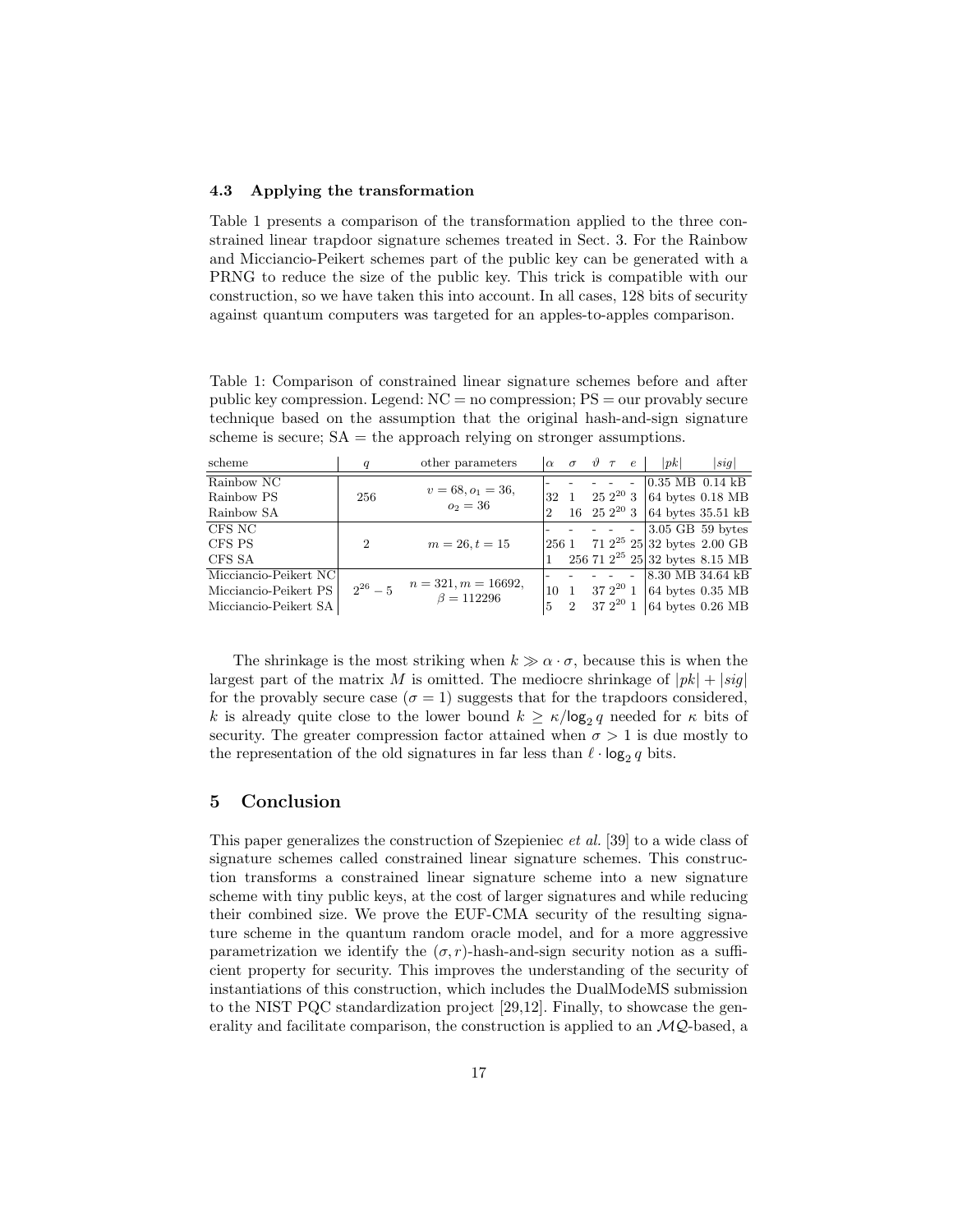code-based and a lattice-based signature scheme, all targeting the same security level. In some cases the combined size of a signature and a public key can be reduced by more than a factor 300.

We close with some notes on the practicality of the transformation. From Table [1](#page-16-0) we see that our transformation improves the practicality of state of the art multivariate and code-based signature schemes for applications such as public key infrastructure (PKI), where the metric *|*sig*|*+*|*pk*|* is important and the performance of signing a message is less critical (most signatures in a PKI chain are long-lived and need not be created often). Code-based signature schemes remain not very practical, despite the improvements our construction makes. For example, applying the construction to the CFS scheme results in signatures of 8*.*15 MB. Still, if better code based signature schemes are developed, the construction will likely to be able to improve the quantity *|*sig*|*+*|*pk*|*. For example, even though the pqsigRM [\[22](#page-19-8)] proposal to the NIST PQC project does not have a completely unstructured matrix as public key, our construction can still reduce  $|\text{sig}| + |\text{pk}|$  by a factor 6 from 329 kB to 60 kB in this case (with  $\alpha = 4, \sigma = 64$ ). Unfortunately, comments on the NIST forum indicate that the pqsigRM proposal might not be secure [\[2](#page-17-2)].

State of the art hash-and-sign lattice-based signature schemes are built on structured lattices to achieve smaller public keys (e.g. Falcon relies on NTRU lattices [\[14](#page-19-9)]). Therefore, our construction does not improve on state of the art lattice-based schemes. Rather, our construction can be seen as an alternative to using structured lattices that provably does not deteriorate the security of the original schemes. In contrast, it is possible that switching to structured lattices has a negative impact on security.

**Acknowledgements.** This work was supported in part by the Research Council KU Leuven: C16/15/058. In addition, this work was supported by the European Commission through the EC H2020 FENTEC under grant agreement No 780108. In addition, this work was supported by imec through ICON Diskman and by FWO through SBO SPITE S002417N. Ward Beullens is funded by an FWO SB fellowship. Alan Szepieniec is being supported by a doctoral grant from the Flemish Agency for Innovation and Entrepreneurship (VLAIO, formerly IWT).

# **References**

- <span id="page-17-1"></span>1. Albrecht, M.R., Player, R., Scott, S.: On the concrete hardness of learning with errors. Journal of Mathematical Cryptology 9(3), 169–203 (2015)
- <span id="page-17-2"></span>2. Alperin-Sheriff, J., Lee, Y., Perlner, R., Lee, W., Moody, D.: Official comments on pqsigRM. https://csrc.nist.gov/CSRC/media/Projects/Post-Quantum-Cryptography/documents/round-1/official-comments/pqsigRM-officialcomment.pdf (2018)
- <span id="page-17-0"></span>3. Alwen, J., Peikert, C.: Generating shorter bases for hard random lattices. In: Albers, S., Marion, J. (eds.) 26th International Symposium on Theoretical Aspects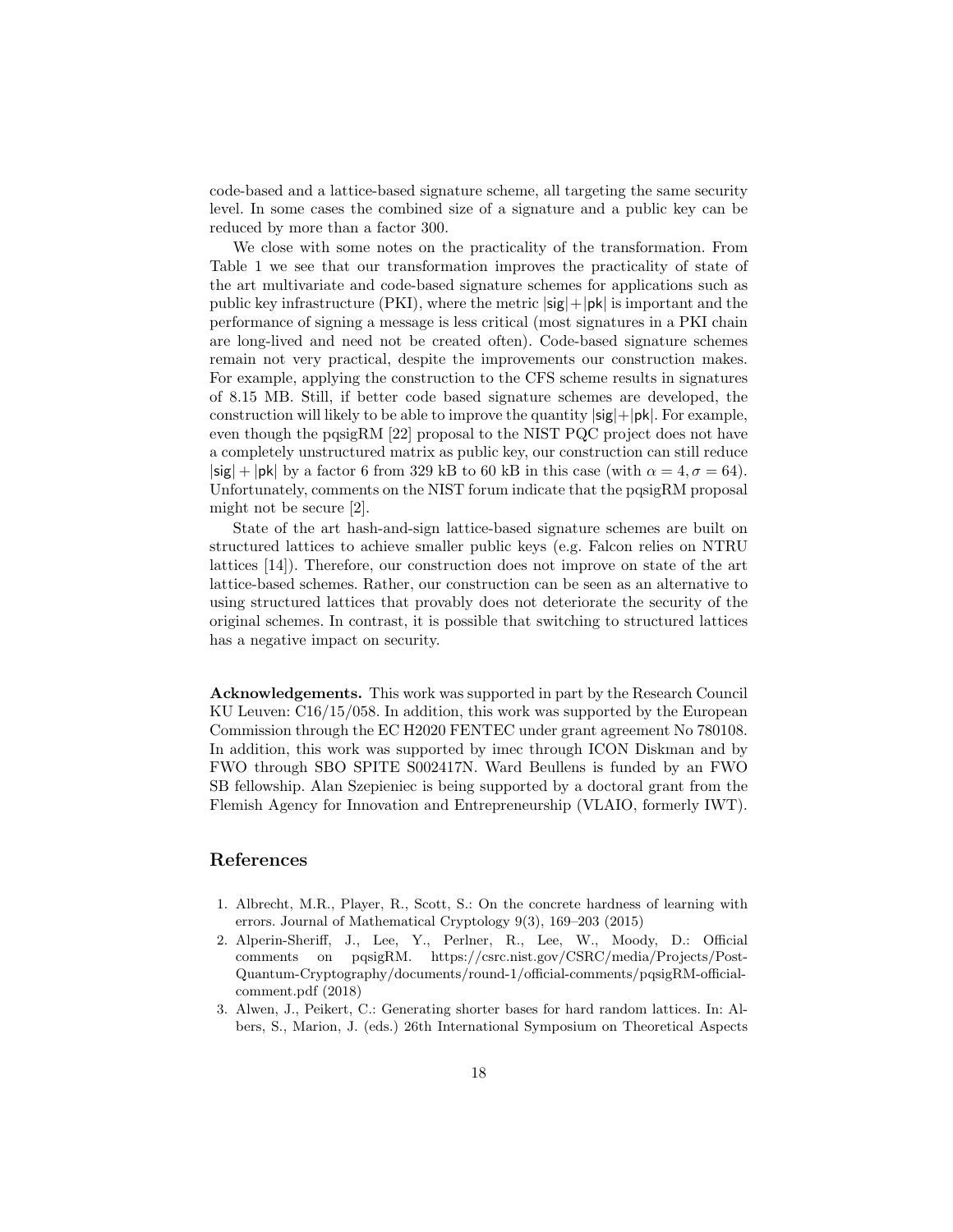of Computer Science, STACS 2009, February 26-28, 2009, Freiburg, Germany, Proceedings. LIPIcs, vol. 3, pp. 75–86. Schloss Dagstuhl - Leibniz-Zentrum fuer Informatik, Germany (2009), <https://doi.org/10.4230/LIPIcs.STACS.2009.1832>

- <span id="page-18-6"></span>4. Aumasson, J.P., Endignoux, G.: Improving stateless hash-based signatures. Cryptology ePrint Archive, Report 2017/933 (2017), [http://eprint.iacr.org/2017/](http://eprint.iacr.org/2017/933) [933](http://eprint.iacr.org/2017/933)
- <span id="page-18-5"></span>5. Bernstein, D.J., Hopwood, D., Hülsing, A., Lange, T., Niederhagen, R., Papachristodoulou, L., Schneider, M., Schwabe, P., Wilcox-O'Hearn, Z.: SPHINCS: practical stateless hash-based signatures. In: Oswald, E., Fischlin, M. (eds.) Advances in Cryptology - EUROCRYPT 2015 - 34th Annual International Conference on the Theory and Applications of Cryptographic Techniques, Sofia, Bulgaria, April 26-30, 2015, Proceedings, Part I. Lecture Notes in Computer Science, vol. 9056, pp. 368–397. Springer (2015), [https://doi.org/10.1007/](https://doi.org/10.1007/978-3-662-46800-5_15) [978-3-662-46800-5\\_15](https://doi.org/10.1007/978-3-662-46800-5_15)
- <span id="page-18-8"></span>6. Boneh, D., Dagdelen, O., Fischlin, M., Lehmann, A., Schaffner, C., Zhandry, M.: ¨ Random oracles in a quantum world. In: Lee, D.H., Wang, X. (eds.) Advances in Cryptology - ASIACRYPT 2011 - 17th International Conference on the Theory and Application of Cryptology and Information Security, Seoul, South Korea, December 4-8, 2011. Proceedings. Lecture Notes in Computer Science, vol. 7073, pp. 41–69. Springer (2011), [https://doi.org/10.1007/978-3-642-25385-0\\_3](https://doi.org/10.1007/978-3-642-25385-0_3)
- <span id="page-18-4"></span>7. Chen, M., Hülsing, A., Rijneveld, J., Samardjiska, S., Schwabe, P.: From 5-pass *MQ*-based identification to *MQ*-based signatures. In: Cheon, J.H., Takagi, T. (eds.) Advances in Cryptology - ASIACRYPT 2016 - 22nd International Conference on the Theory and Application of Cryptology and Information Security, Hanoi, Vietnam, December 4-8, 2016, Proceedings, Part II. Lecture Notes in Computer Science, vol. 10032, pp. 135–165 (2016), [https://doi.org/10.1007/](https://doi.org/10.1007/978-3-662-53890-6_5) [978-3-662-53890-6\\_5](https://doi.org/10.1007/978-3-662-53890-6_5)
- <span id="page-18-2"></span>8. Courtois, N., Finiasz, M., Sendrier, N.: How to achieve a McEliece-based digital signature scheme. In: Boyd, C. (ed.) Advances in Cryptology - ASIACRYPT 2001, 7th International Conference on the Theory and Application of Cryptology and Information Security, Gold Coast, Australia, December 9-13, 2001, Proceedings. Lecture Notes in Computer Science, vol. 2248, pp. 157–174. Springer (2001), [https:](https://doi.org/10.1007/3-540-45682-1_10) [//doi.org/10.1007/3-540-45682-1\\_10](https://doi.org/10.1007/3-540-45682-1_10)
- <span id="page-18-3"></span>9. Debris-Alazard, T., Sendrier, N., Tillich, J.: A new signature scheme based on (U*|*U+V) codes. IACR Cryptology ePrint Archive 2017, 662 (2017), [http:](http://eprint.iacr.org/2017/662) [//eprint.iacr.org/2017/662](http://eprint.iacr.org/2017/662)
- <span id="page-18-0"></span>10. Diffie, W., Hellman, M.E.: New directions in cryptography. IEEE Trans. Information Theory 22(6), 644–654 (1976), <https://doi.org/10.1109/TIT.1976.1055638>
- <span id="page-18-1"></span>11. Ding, J., Schmidt, D.: Rainbow, a new multivariable polynomial signature scheme. In: Ioannidis, J., Keromytis, A.D., Yung, M. (eds.) Applied Cryptography and Network Security, Third International Conference, ACNS 2005, New York, NY, USA, June 7-10, 2005, Proceedings. Lecture Notes in Computer Science, vol. 3531, pp. 164–175 (2005), [https://doi.org/10.1007/11496137\\_12](https://doi.org/10.1007/11496137_12)
- <span id="page-18-7"></span>12. Faug`ere, J.C., Perret, L., Ryckeghem, J.: DualModeMS: A dual mode for Multivariate-based signature 20170918 draft. UPMC-Paris 6 Sorbonne Universités; INRIA Paris; CNRS (2017)
- <span id="page-18-9"></span>13. Finiasz, M., Sendrier, N.: Security bounds for the design of codebased cryptosystems. In: Matsui [\[24](#page-19-10)], pp. 88–105, [https://doi.org/10.1007/](https://doi.org/10.1007/978-3-642-10366-7_6) [978-3-642-10366-7\\_6](https://doi.org/10.1007/978-3-642-10366-7_6)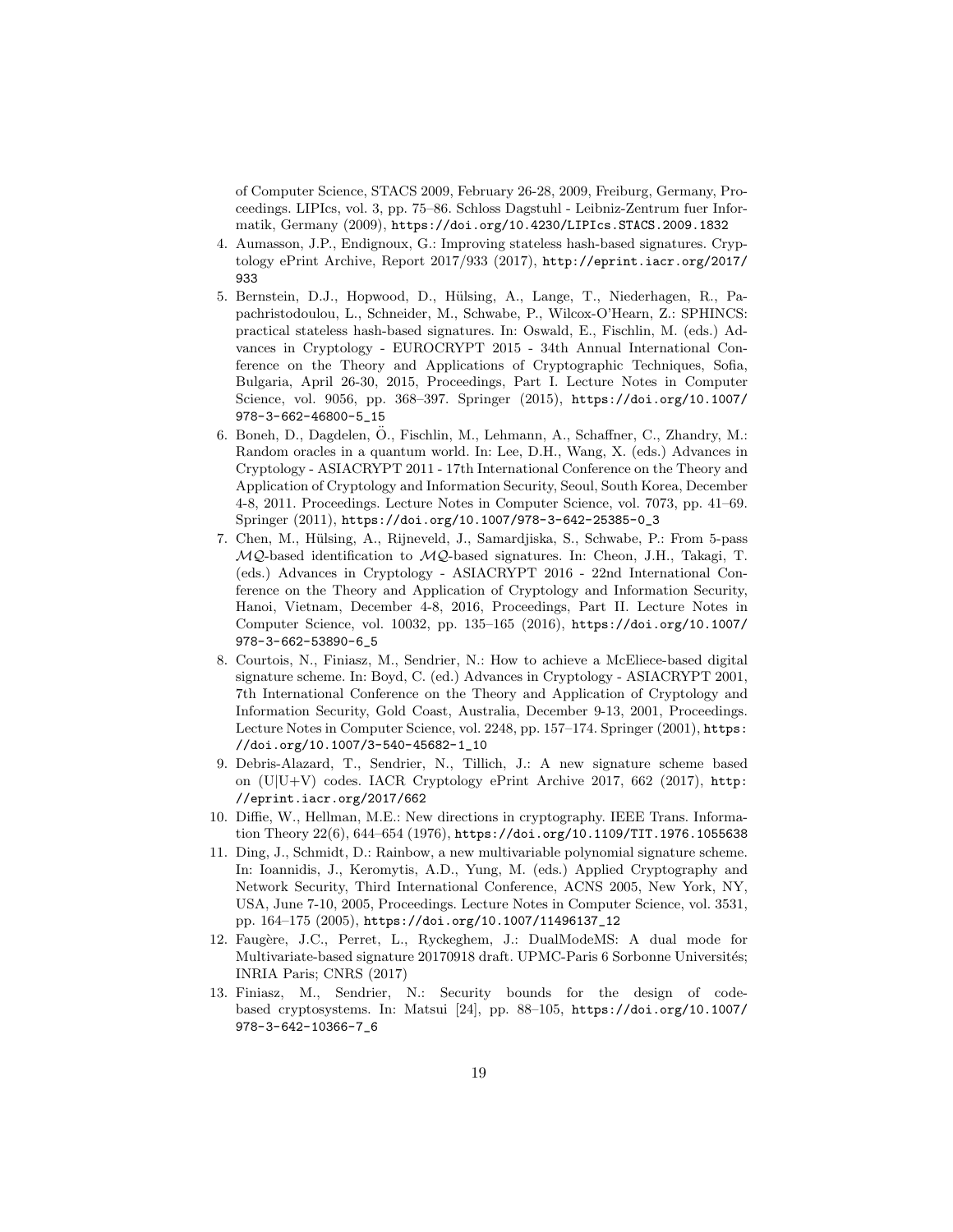- <span id="page-19-9"></span>14. Fouque, P.A., Hoffstein, J., Kirchner, P., Lyubashevsky, V., Pornin, T., Prest, T., Ricosset, T., Seiler, G., Whyte, W., Zhang, Z.: Falcon (2017), submission to the NIST PQC project.
- <span id="page-19-1"></span>15. Gentry, C., Peikert, C., Vaikuntanathan, V.: Trapdoors for hard lattices and new cryptographic constructions. In: Dwork, C. (ed.) Proceedings of the 40th Annual ACM Symposium on Theory of Computing, Victoria, British Columbia, Canada, May 17-20, 2008. pp. 197–206. ACM (2008), [http://doi.acm.org/10.](http://doi.acm.org/10.1145/1374376.1374407) [1145/1374376.1374407](http://doi.acm.org/10.1145/1374376.1374407)
- <span id="page-19-6"></span>16. Goldreich, O., Goldwasser, S., Halevi, S.: Public-key cryptosystems from lattice reduction problems. In: Annual International Cryptology Conference. pp. 112–131. Springer (1997)
- <span id="page-19-4"></span>17. Goldwasser, S., Micali, S., Rivest, R.L.: A digital signature scheme secure against adaptive chosen-message attacks. SIAM J. Comput. 17(2), 281–308 (1988), [https:](https://doi.org/10.1137/0217017) [//doi.org/10.1137/0217017](https://doi.org/10.1137/0217017)
- <span id="page-19-3"></span>18. Güneysu, T., Lyubashevsky, V., Pöppelmann, T.: Practical lattice-based cryptography: A signature scheme for embedded systems. In: Prouff, E., Schaumont, P. (eds.) Cryptographic Hardware and Embedded Systems - CHES 2012 - 14th International Workshop, Leuven, Belgium, September 9-12, 2012. Proceedings. Lecture Notes in Computer Science, vol. 7428, pp. 530–547. Springer (2012), [https://doi.org/10.1007/978-3-642-33027-8\\_31](https://doi.org/10.1007/978-3-642-33027-8_31)
- <span id="page-19-11"></span>19. Høyer, P., Neerbek, J., Shi, Y.: Quantum complexities of ordered searching, sorting, and element distinctness. In: Orejas, F., Spirakis, P.G., van Leeuwen, J. (eds.) Automata, Languages and Programming, 28th International Colloquium, ICALP 2001, Crete, Greece, July 8-12, 2001, Proceedings. Lecture Notes in Computer Science, vol. 2076, pp. 346–357. Springer (2001), [https://doi.org/10.1007/](https://doi.org/10.1007/3-540-48224-5_29) [3-540-48224-5\\_29](https://doi.org/10.1007/3-540-48224-5_29)
- <span id="page-19-7"></span>20. Hülsing, A., Rijneveld, J., Song, F.: Mitigating multi-target attacks in hash-based signatures. In: Cheng, C., Chung, K., Persiano, G., Yang, B. (eds.) Public-Key Cryptography - PKC 2016 - 19th IACR International Conference on Practice and Theory in Public-Key Cryptography, Taipei, Taiwan, March 6-9, 2016, Proceedings, Part I. Lecture Notes in Computer Science, vol. 9614, pp. 387–416. Springer (2016), [https://doi.org/10.1007/978-3-662-49384-7\\_15](https://doi.org/10.1007/978-3-662-49384-7_15)
- <span id="page-19-0"></span>21. Kipnis, A., Patarin, J., Goubin, L.: Unbalanced oil and vinegar signature schemes. In: Stern, J. (ed.) Advances in Cryptology - EUROCRYPT '99, International Conference on the Theory and Application of Cryptographic Techniques, Prague, Czech Republic, May 2-6, 1999, Proceeding. Lecture Notes in Computer Science, vol. 1592, pp. 206–222. Springer (1999), [https://doi.org/10.1007/3-540-48910-X\\_](https://doi.org/10.1007/3-540-48910-X_15) [15](https://doi.org/10.1007/3-540-48910-X_15)
- <span id="page-19-8"></span>22. Lee, W., Kim, Y.S., Lee, Y.W., Jong-Seon: pqsigRM (2017), submission to the NIST PQC project.
- <span id="page-19-2"></span>23. Lyubashevsky, V.: Fiat-Shamir with aborts: Applications to lattice and factoringbased signatures. In: Matsui [[24\]](#page-19-10), pp. 598–616, [https://doi.org/10.1007/](https://doi.org/10.1007/978-3-642-10366-7_35) [978-3-642-10366-7\\_35](https://doi.org/10.1007/978-3-642-10366-7_35)
- <span id="page-19-10"></span>24. Matsui, M. (ed.): Advances in Cryptology - ASIACRYPT 2009, 15th International Conference on the Theory and Application of Cryptology and Information Security, Tokyo, Japan, December 6-10, 2009. Proceedings, Lecture Notes in Computer Science, vol. 5912. Springer (2009), <https://doi.org/10.1007/978-3-642-10366-7>
- <span id="page-19-5"></span>25. Matsumoto, T., Imai, H.: Public quadratic polynominal-tuples for efficient signature-verification and message-encryption. In: Günther, C.G. (ed.) Advances in Cryptology - EUROCRYPT '88, Workshop on the Theory and Application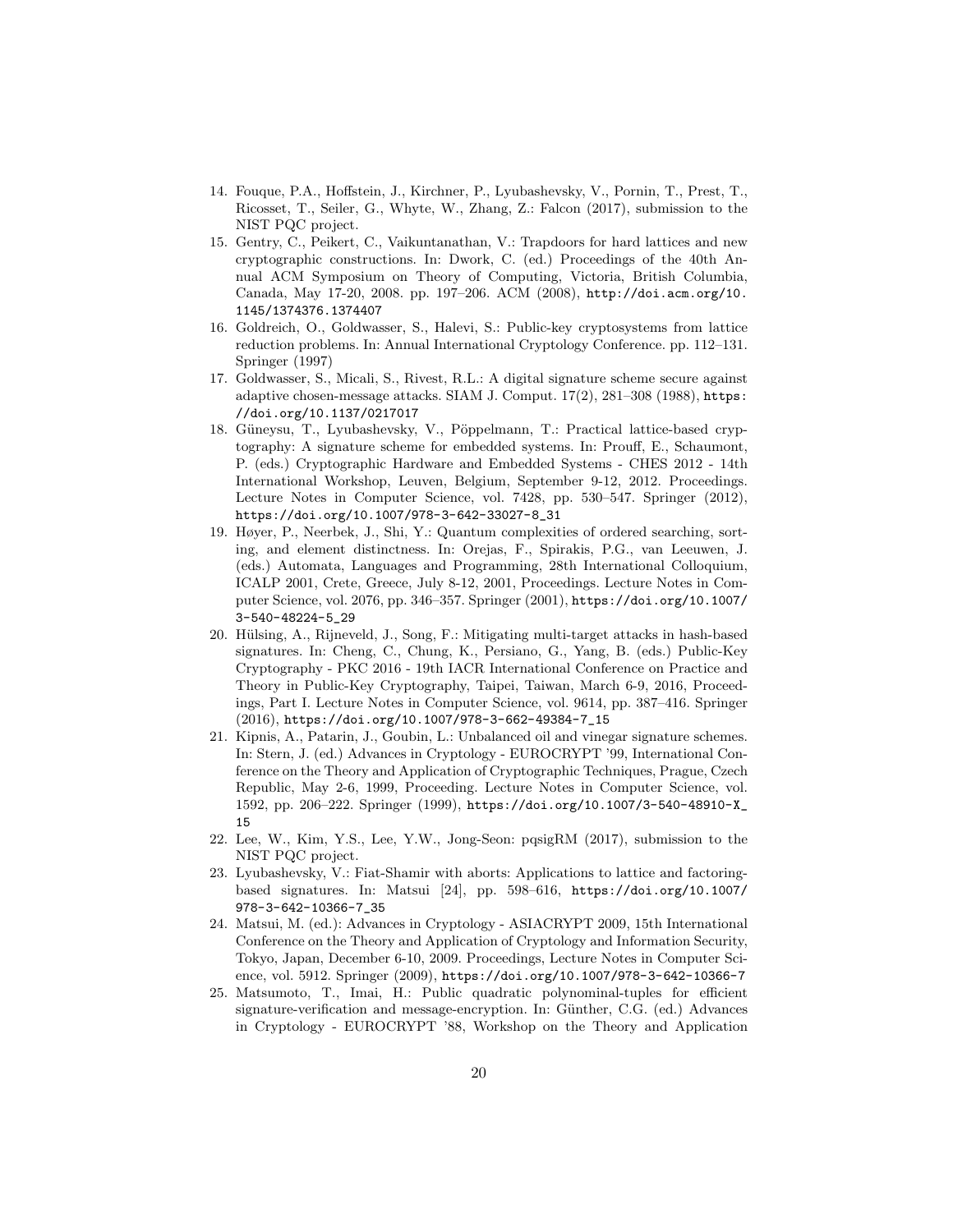of of Cryptographic Techniques, Davos, Switzerland, May 25-27, 1988, Proceedings. Lecture Notes in Computer Science, vol. 330, pp. 419–453. Springer (1988), [https://doi.org/10.1007/3-540-45961-8\\_39](https://doi.org/10.1007/3-540-45961-8_39)

- <span id="page-20-7"></span>26. Merkle, R.C., Charles, R., et al.: Secrecy, authentication, and public key systems (1979)
- <span id="page-20-5"></span>27. Micciancio, D., Peikert, C.: Trapdoors for lattices: Simpler, tighter, faster, smaller. IACR Cryptology ePrint Archive 2011, 501 (2011), [http://eprint.iacr.org/](http://eprint.iacr.org/2011/501) [2011/501](http://eprint.iacr.org/2011/501)
- <span id="page-20-11"></span>28. Micciancio, D., Regev, O.: Lattice-based cryptography. In: Post-quantum cryptography, pp. 147–191. Springer Berlin Heidelberg (2009)
- <span id="page-20-6"></span>29. National Institute for Standards and Technology (NIST): Post-quantum crypto standardization (2018), [http://csrc.nist.gov/groups/ST/](http://csrc.nist.gov/groups/ST/post-quantum-crypto/) [post-quantum-crypto/](http://csrc.nist.gov/groups/ST/post-quantum-crypto/)
- <span id="page-20-2"></span>30. National Institute of Standards and Technology: FIPS PUB 186-4: Digital Signature Standard (DSS) (2013), [http://nvlpubs.nist.gov/nistpubs/FIPS/NIST.](http://nvlpubs.nist.gov/nistpubs/FIPS/NIST.FIPS.186-4.pdf) [FIPS.186-4.pdf](http://nvlpubs.nist.gov/nistpubs/FIPS/NIST.FIPS.186-4.pdf)
- <span id="page-20-10"></span>31. Nguyen, P.Q., Regev, O.: Learning a parallelepiped: Cryptanalysis of GGH and NTRU signatures. In: Annual International Conference on the Theory and Applications of Cryptographic Techniques. pp. 271–288. Springer (2006)
- <span id="page-20-8"></span>32. Patarin, J.: Hidden fields equations (HFE) and isomorphisms of polynomials (IP): two new families of asymmetric algorithms. In: Maurer, U.M. (ed.) Advances in Cryptology - EUROCRYPT '96, International Conference on the Theory and Application of Cryptographic Techniques, Saragossa, Spain, May 12-16, 1996, Proceeding. Lecture Notes in Computer Science, vol. 1070, pp. 33–48. Springer (1996), [https://doi.org/10.1007/3-540-68339-9\\_4](https://doi.org/10.1007/3-540-68339-9_4)
- <span id="page-20-9"></span>33. Petzoldt, A., Bulygin, S., Buchmann, J.A.: CyclicRainbow - A multivariate signature scheme with a partially cyclic public key. In: Gong, G., Gupta, K.C. (eds.) Progress in Cryptology - INDOCRYPT 2010 - 11th International Conference on Cryptology in India, Hyderabad, India, December 12-15, 2010. Proceedings. Lecture Notes in Computer Science, vol. 6498, pp. 33–48. Springer (2010), [https://doi.org/10.1007/978-3-642-17401-8\\_4](https://doi.org/10.1007/978-3-642-17401-8_4)
- <span id="page-20-4"></span>34. Petzoldt, A., Chen, M., Yang, B., Tao, C., Ding, J.: Design principles for HFEvbased multivariate signature schemes. In: Iwata, T., Cheon, J.H. (eds.) Advances in Cryptology - ASIACRYPT 2015 - 21st International Conference on the Theory and Application of Cryptology and Information Security, Auckland, New Zealand, November 29 - December 3, 2015, Proceedings, Part I. Lecture Notes in Computer Science, vol. 9452, pp. 311–334. Springer (2015), [https://doi.org/10.1007/](https://doi.org/10.1007/978-3-662-48797-6_14) [978-3-662-48797-6\\_14](https://doi.org/10.1007/978-3-662-48797-6_14)
- <span id="page-20-0"></span>35. Rivest, R.L., Shamir, A., Adleman, L.M.: A method for obtaining digital signatures and public-key cryptosystems. Commun. ACM 21(2), 120–126 (1978), [http://doi.](http://doi.acm.org/10.1145/359340.359342) [acm.org/10.1145/359340.359342](http://doi.acm.org/10.1145/359340.359342)
- <span id="page-20-1"></span>36. Schnorr, C.: Efficient identification and signatures for smart cards. In: Brassard, G. (ed.) Advances in Cryptology - CRYPTO '89, 9th Annual International Cryptology Conference, Santa Barbara, California, USA, August 20-24, 1989, Proceedings. Lecture Notes in Computer Science, vol. 435, pp. 239–252. Springer (1989), [https:](https://doi.org/10.1007/0-387-34805-0_22) [//doi.org/10.1007/0-387-34805-0\\_22](https://doi.org/10.1007/0-387-34805-0_22)
- <span id="page-20-3"></span>37. Shor, P.W.: Algorithms for quantum computation: Discrete logarithms and factoring. In: 35th Annual Symposium on Foundations of Computer Science, Santa Fe, New Mexico, USA, 20-22 November 1994. pp. 124–134. IEEE Computer Society (1994), <https://doi.org/10.1109/SFCS.1994.365700>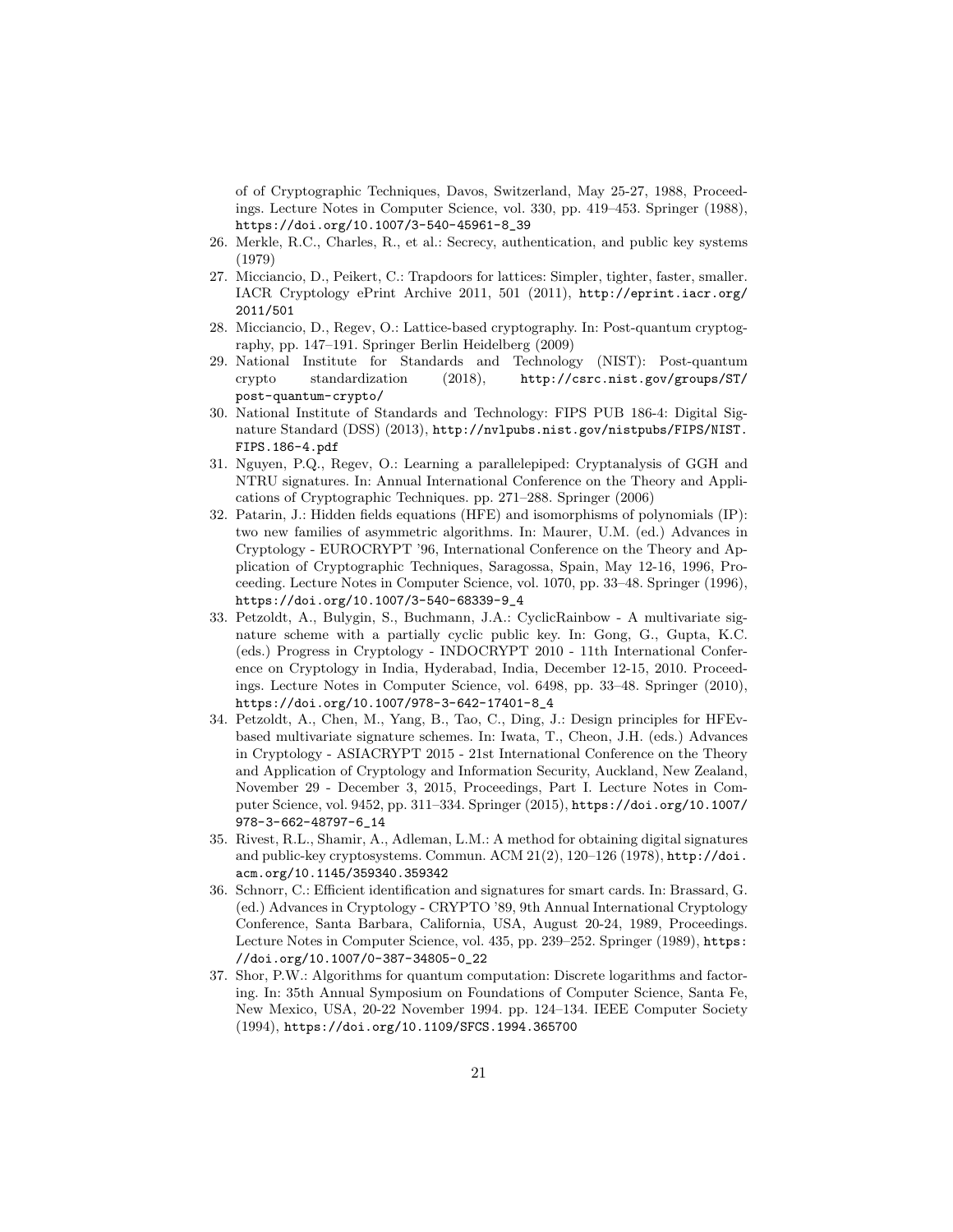- <span id="page-21-1"></span>38. Stern, J.: A new paradigm for public key identification. IEEE Trans. Information Theory 42(6), 1757–1768 (1996), <https://doi.org/10.1109/18.556672>
- <span id="page-21-0"></span>39. Szepieniec, A., Beullens, W., Preneel, B.: MQ signatures for PKI. In: Lange, T., Takagi, T. (eds.) Post-Quantum Cryptography - 8th International Workshop, PQCrypto 2017, Utrecht, The Netherlands, June 26-28, 2017, Proceedings. Lecture Notes in Computer Science, vol. 10346, pp. 224–240. Springer (2017), [https://doi.org/10.1007/978-3-319-59879-6\\_13](https://doi.org/10.1007/978-3-319-59879-6_13)
- <span id="page-21-2"></span>40. Unruh, D.: Non-interactive zero-knowledge proofs in the quantum random oracle model. In: Oswald, E., Fischlin, M. (eds.) Advances in Cryptology - EUROCRYPT 2015 - 34th Annual International Conference on the Theory and Applications of Cryptographic Techniques, Sofia, Bulgaria, April 26-30, 2015, Proceedings, Part II. Lecture Notes in Computer Science, vol. 9057, pp. 755–784. Springer (2015), [https://doi.org/10.1007/978-3-662-46803-6\\_25](https://doi.org/10.1007/978-3-662-46803-6_25)
- <span id="page-21-4"></span>41. Wendl, M.C.: Collision probability between sets of random variables. *Statistics & Probability letters 64(3), 249–254 (2003)*

# <span id="page-21-3"></span>**A CFS Parameters**

Perhaps surprisingly, the most efficient attack on the CFS cryptosystem is not information set decoding (as is the case for the closely related Niederreiter cryptosystem) but a generalized birthday algorithm credited to Bleichenbacher by Finiasz and Sendrier [[13\]](#page-18-9). The offline phase of this attack consists of building three lists  $L_0, L_1, L_2$  containing sums of respectively  $w_0, w_1, w_2$  columns from *H*, where  $t = w_0 + w_1 + w_2$ . Next,  $L_0$  and  $L_1$  are merged and pruned by taking the sum of each pair and keeping it only if it starts with *λ* zeros; the result of this operation is stored in  $L'_0$ . In the online phase a random counter *i* is appended to the document and the sum of  $H(d||i)$  with every element of  $L_2$  that agrees on the first  $\lambda$  positions is looked up in  $L'_0$  — because if this sum is present then that means that  $H(d||i)$  equals the sum of  $w_1 + w_2 + w_3 = t$  columns of *H* which can be identified by tracing the origins of the elements from  $L'_0, L_2, L_0, L_1$  that were used. Let  $L'_1$  denote the list obtained from pruning the sums of elements of  $L_2$  and  $H(d||i)$ .

A single trial is successful if there is a collision between  $L'_0$  and  $L'_1$ . This is essentially a generalized birthday problem as described by Wendl [[41\]](#page-21-4), and the same result shows that the much more easily computed binomial distribution approximates the probability of zero collisions very well when this quantity is overwhelming. The number of pairs to consider is  $\#L'_0 \times \#L'_1$  and the proportion of pairs representing a collision is  $1/2^{k-\lambda}$ . All considered pairs fail to collide with probability  $(1 - 2^{\lambda - k})^{\#L_0 \times \#L_1}$ . By approximating  $\#L'_0 \approx E[\#L'_0] = 2^{-\lambda} {n \choose w_0 + w_1}$ and  $\#L'_1 \approx \mathbb{E}[\#L'_1] = 2^{-\lambda} {n \choose w_2}$  we have a probability of success of

$$
P_s = 1 - \left(1 - 2^{\lambda - k}\right)^{2^{-2\lambda} \binom{n}{w_0 + w_1} \binom{n}{w_2}} \tag{9}
$$

$$
\approx 2^{-\lambda - k} {n \choose w_0 + w_1} {n \choose w_2} + O(2^{2(\lambda - k)}) . \tag{10}
$$